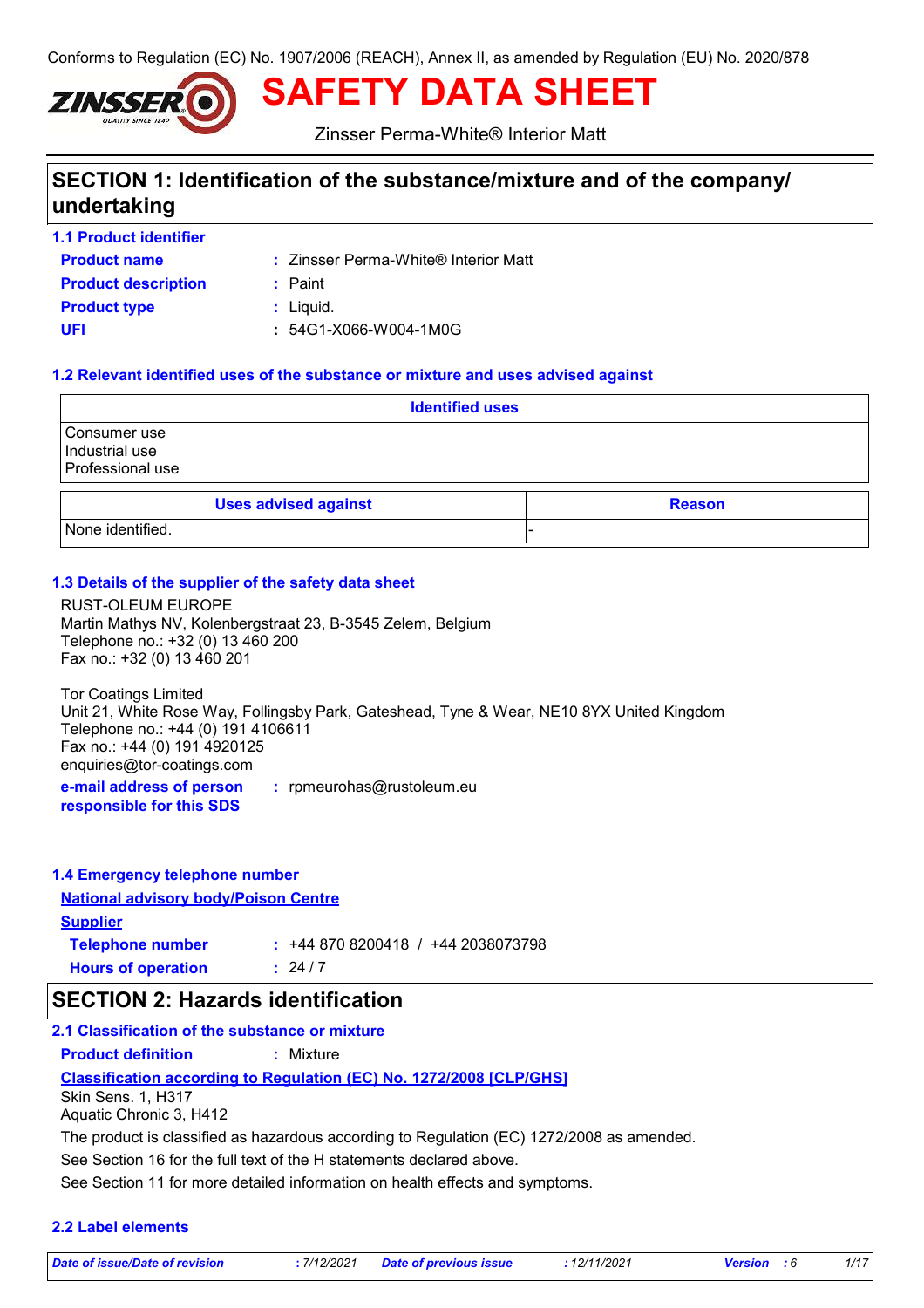| <b>SECTION 2: Hazards identification</b>                                                                                                                        |  |                                                                                                                                                                               |
|-----------------------------------------------------------------------------------------------------------------------------------------------------------------|--|-------------------------------------------------------------------------------------------------------------------------------------------------------------------------------|
| <b>Hazard pictograms</b>                                                                                                                                        |  |                                                                                                                                                                               |
| <b>Signal word</b>                                                                                                                                              |  | : Warning                                                                                                                                                                     |
| <b>Hazard statements</b>                                                                                                                                        |  | : May cause an allergic skin reaction.<br>Harmful to aquatic life with long lasting effects.                                                                                  |
| <b>Precautionary statements</b>                                                                                                                                 |  |                                                                                                                                                                               |
| <b>General</b>                                                                                                                                                  |  | : P103 - Read carefully and follow all instructions.<br>P102 - Keep out of reach of children.<br>P101 - If medical advice is needed, have product container or label at hand. |
| <b>Prevention</b>                                                                                                                                               |  | : P280 - Wear protective gloves.                                                                                                                                              |
| <b>Response</b>                                                                                                                                                 |  | : Not applicable.                                                                                                                                                             |
| <b>Storage</b>                                                                                                                                                  |  | Not applicable.                                                                                                                                                               |
| <b>Disposal</b>                                                                                                                                                 |  | : P501 - Dispose of contents and container in accordance with all local, regional,<br>national and international regulations.                                                 |
| <b>Hazardous ingredients</b>                                                                                                                                    |  | : 1,2-benzisothiazol-3(2H)-one<br>2-octyl-2H-isothiazol-3-one                                                                                                                 |
| <b>Supplemental label</b><br>elements                                                                                                                           |  | Warning! Hazardous respirable droplets may be formed when sprayed. Do not<br>breathe spray or mist.                                                                           |
| <b>Supplemental label</b><br>elements : Detergents -<br><b>Regulation (EC) No</b><br>907/2006                                                                   |  | : Not applicable.                                                                                                                                                             |
| <b>Annex XVII - Restrictions</b><br>on the manufacture,<br>placing on the market and<br>use of certain dangerous<br>substances, mixtures and<br><b>articles</b> |  | : Not applicable.                                                                                                                                                             |
| <b>Special packaging requirements</b>                                                                                                                           |  |                                                                                                                                                                               |
| <b>Containers to be fitted</b><br>with child-resistant<br>fastenings                                                                                            |  | : Not applicable.                                                                                                                                                             |
| <b>Tactile warning of danger</b>                                                                                                                                |  | : Not applicable.                                                                                                                                                             |

#### **2.3 Other hazards**

#### **Product meets the criteria for PBT or vPvB according to Regulation (EC) No. 1907/2006, Annex XIII**

This mixture does not contain any substances that are assessed to be a PBT or a vPvB.

**Other hazards which do : not result in classification** : None known.

### **SECTION 3: Composition/information on ingredients**

**3.2 Mixtures :** Mixture

**United Kingdom: Great Britain**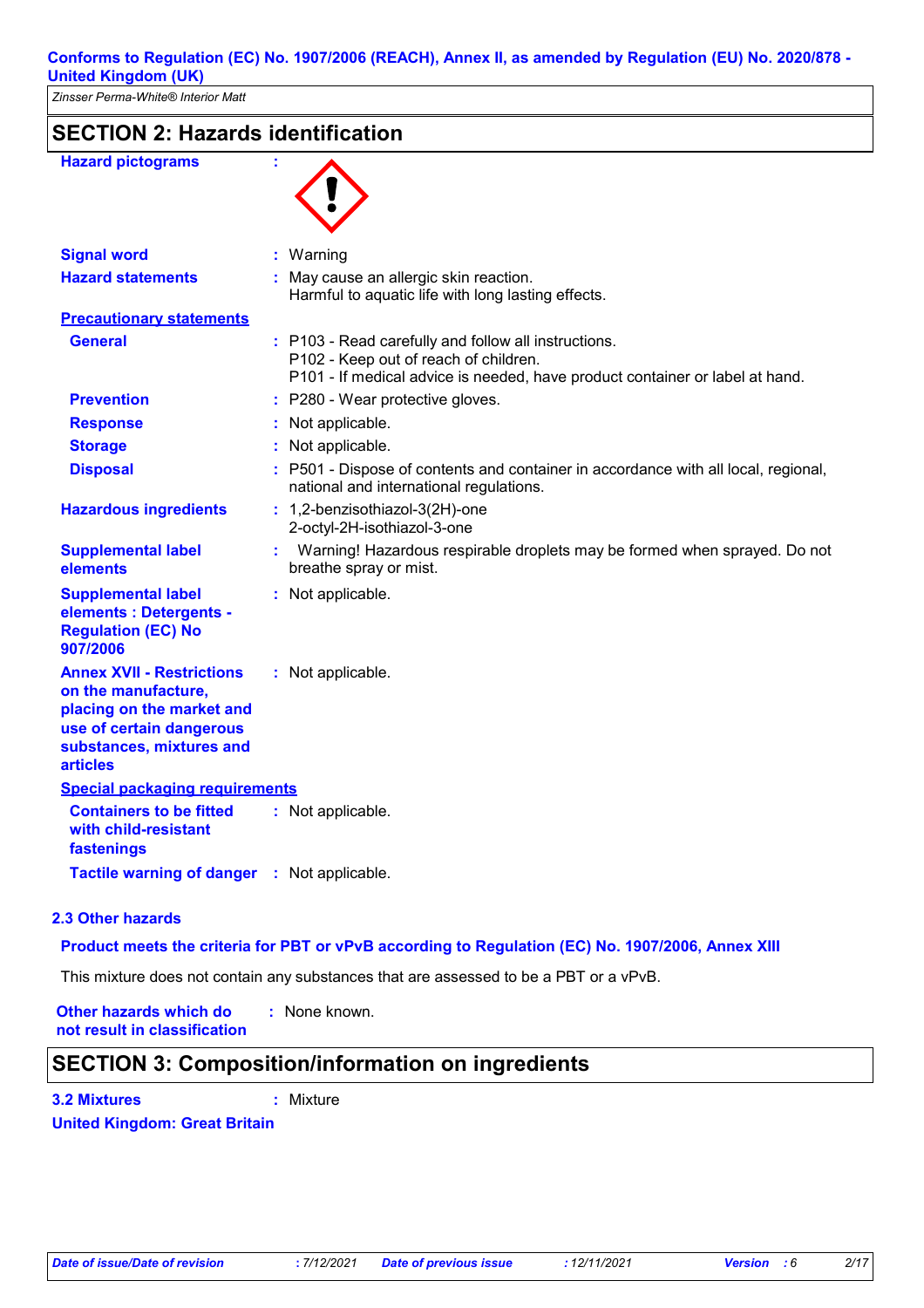*Zinsser Perma-White® Interior Matt*

| <b>Product/ingredient name</b> | <b>Identifiers</b>                                                                      | $\%$   | <b>Regulation (EC) No.</b><br>1272/2008 [CLP]                                                                                                                                                               | <b>Type</b> |
|--------------------------------|-----------------------------------------------------------------------------------------|--------|-------------------------------------------------------------------------------------------------------------------------------------------------------------------------------------------------------------|-------------|
| 1,2-benzisothiazol-3(2H)-one   | REACH #:<br>01-2120761540-60<br>EC: 220-120-9<br>CAS: 2634-33-5<br>Index: 613-088-00-6  | $≤0,1$ | Acute Tox. 4, H302<br>Acute Tox. 2, H330<br>Skin Irrit. 2, H315<br>Eye Dam. 1, H318<br>Skin Sens. 1, H317<br>Aquatic Acute 1, H400<br>$(M=1)$<br>Aquatic Chronic 2,<br>H411                                 | $[1]$       |
| pyrithione zinc                | REACH #:<br>01-2119511196-46<br>EC: 236-671-3<br>CAS: 13463-41-7                        | $≤0,1$ | Acute Tox. 3, H301<br>Acute Tox. 2, H330<br>Eye Dam. 1, H318<br>Repr. 1B, H360D<br><b>STOT RE 1, H372</b><br>Aquatic Acute 1, H400<br>$(M=1000)$<br>Aquatic Chronic 1,<br>H410 (M=10)                       | $[1]$       |
| 2-octyl-2H-isothiazol-3-one    | REACH #:<br>17-2119390467-28<br>EC: 247-761-7<br>CAS: 26530-20-1<br>Index: 613-112-00-5 | $≤0,1$ | Acute Tox. 3, H301<br>Acute Tox. 3, H311<br>Acute Tox. 2, H330<br>Skin Corr. 1, H314<br>Eye Dam. 1, H318<br>Skin Sens. 1A, H317<br>Aquatic Acute 1, H400<br>$(M=100)$<br>Aquatic Chronic 1,<br>H410 (M=100) | $[1]$       |
| terbutryn                      | EC: 212-950-5<br>CAS: 886-50-0                                                          | $≤0,1$ | Acute Tox. 4, H302<br>Skin Sens. 1B, H317<br>Aquatic Acute 1, H400<br>$(M=100)$<br>Aquatic Chronic 1,<br>H410 (M=100)<br>See Section 16 for                                                                 | $[1]$       |
|                                |                                                                                         |        | the full text of the H<br>statements declared<br>above.                                                                                                                                                     |             |

#### **Type**

[1] Substance classified with a health or environmental hazard

[2] Substance with a workplace exposure limit

[3] Substance meets the criteria for PBT according to Regulation (EC) No. 1907/2006, Annex XIII

[4] Substance meets the criteria for vPvB according to Regulation (EC) No. 1907/2006, Annex XIII

[5] Substance of equivalent concern

[6] Additional disclosure due to company policy

This mixture contains ≥ 1% of titanium dioxide. The Annex VI classification of titanium dioxide does not apply to this mixture according to Note 10.

| <b>SCL (Specific Concentration Limits)</b> |                   |
|--------------------------------------------|-------------------|
| 1,2-benzisothiazol-3(2H)-one               | $H317 = 0.05 \%$  |
| 2-octyl-2H-isothiazol-3-one                | $H317 = 0.0015 %$ |
|                                            |                   |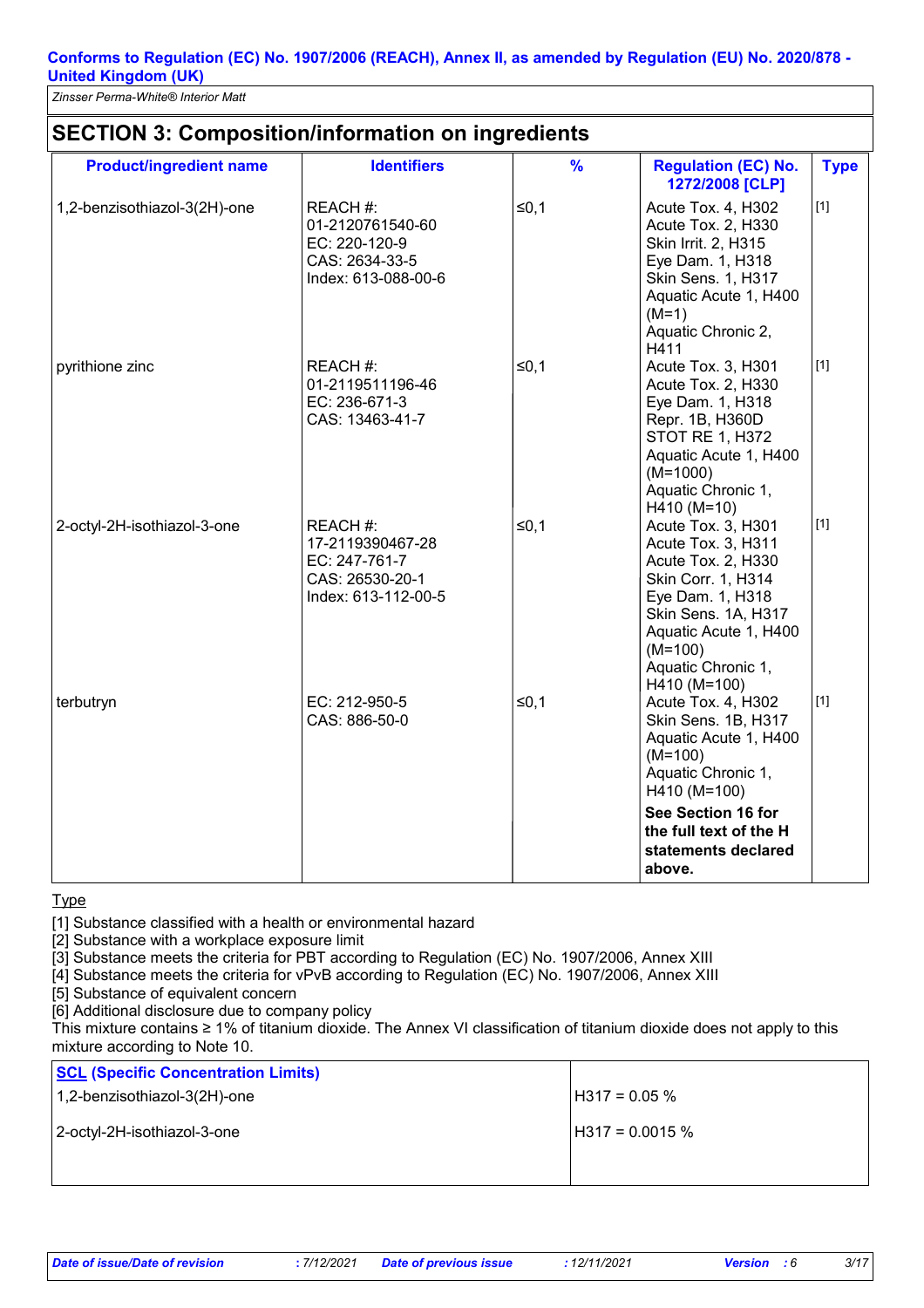*Zinsser Perma-White® Interior Matt*

| <b>SECTION 3: Composition/information on ingredients</b>                                            |                                                                                      |  |
|-----------------------------------------------------------------------------------------------------|--------------------------------------------------------------------------------------|--|
| <b>ATE</b> (acute toxicity estimates)<br>2-octyl-2H-isothiazol-3-one                                | H330: ATE= $0,27$ mg/L (dusts/mists)<br>H311: ATE= 311 mg/kg<br>H301: ATE= 125 mg/kg |  |
| <b>Nanoform</b><br><b>Particle characteristics</b><br>This product does not contains nanomaterials. | <b>Particle Size</b><br>Not applicable.                                              |  |

There are no additional ingredients present which, within the current knowledge of the supplier and in the concentrations applicable, are classified as hazardous to health or the environment, are PBTs, vPvBs or Substances of equivalent concern, or have been assigned a workplace exposure limit and hence require reporting in this section.

Occupational exposure limits, if available, are listed in Section 8.

# **SECTION 4: First aid measures**

| <b>4.1 Description of first aid measures</b> |                                                                                                                                                                                                                                                                                                                                                                                                                                                                                                                                                                                                                                                                                                                                      |
|----------------------------------------------|--------------------------------------------------------------------------------------------------------------------------------------------------------------------------------------------------------------------------------------------------------------------------------------------------------------------------------------------------------------------------------------------------------------------------------------------------------------------------------------------------------------------------------------------------------------------------------------------------------------------------------------------------------------------------------------------------------------------------------------|
| <b>Eye contact</b>                           | : Immediately flush eyes with plenty of water, occasionally lifting the upper and lower<br>eyelids. Check for and remove any contact lenses. Continue to rinse for at least 10<br>minutes. Get medical attention if irritation occurs.                                                                                                                                                                                                                                                                                                                                                                                                                                                                                               |
| <b>Inhalation</b>                            | : Remove victim to fresh air and keep at rest in a position comfortable for breathing.<br>If not breathing, if breathing is irregular or if respiratory arrest occurs, provide<br>artificial respiration or oxygen by trained personnel. It may be dangerous to the<br>person providing aid to give mouth-to-mouth resuscitation. Get medical attention if<br>adverse health effects persist or are severe. If unconscious, place in recovery<br>position and get medical attention immediately. Maintain an open airway. Loosen<br>tight clothing such as a collar, tie, belt or waistband.                                                                                                                                         |
| <b>Skin contact</b>                          | : Wash with plenty of soap and water. Remove contaminated clothing and shoes.<br>Wash contaminated clothing thoroughly with water before removing it, or wear<br>gloves. Continue to rinse for at least 10 minutes. Get medical attention. In the<br>event of any complaints or symptoms, avoid further exposure. Wash clothing<br>before reuse. Clean shoes thoroughly before reuse.                                                                                                                                                                                                                                                                                                                                                |
| <b>Ingestion</b>                             | : Wash out mouth with water. Remove dentures if any. If material has been<br>swallowed and the exposed person is conscious, give small quantities of water to<br>drink. Stop if the exposed person feels sick as vomiting may be dangerous. Do not<br>induce vomiting unless directed to do so by medical personnel. If vomiting occurs,<br>the head should be kept low so that vomit does not enter the lungs. Get medical<br>attention if adverse health effects persist or are severe. Never give anything by<br>mouth to an unconscious person. If unconscious, place in recovery position and get<br>medical attention immediately. Maintain an open airway. Loosen tight clothing such<br>as a collar, tie, belt or waistband. |
| <b>Protection of first-aiders</b>            | : No action shall be taken involving any personal risk or without suitable training. It<br>may be dangerous to the person providing aid to give mouth-to-mouth resuscitation.<br>Wash contaminated clothing thoroughly with water before removing it, or wear<br>gloves.                                                                                                                                                                                                                                                                                                                                                                                                                                                             |

| 4.2 Most important symptoms and effects, both acute and delayed<br><b>Over-exposure signs/symptoms</b> |                       |                                               |             |                    |      |  |  |
|--------------------------------------------------------------------------------------------------------|-----------------------|-----------------------------------------------|-------------|--------------------|------|--|--|
| <b>Eye contact</b>                                                                                     |                       | : No specific data.                           |             |                    |      |  |  |
| <b>Inhalation</b>                                                                                      |                       | : No specific data.                           |             |                    |      |  |  |
| <b>Skin contact</b>                                                                                    | irritation<br>redness | : Adverse symptoms may include the following: |             |                    |      |  |  |
| Date of issue/Date of revision                                                                         | : 7/12/2021           | <b>Date of previous issue</b>                 | :12/11/2021 | <b>Version</b> : 6 | 4/17 |  |  |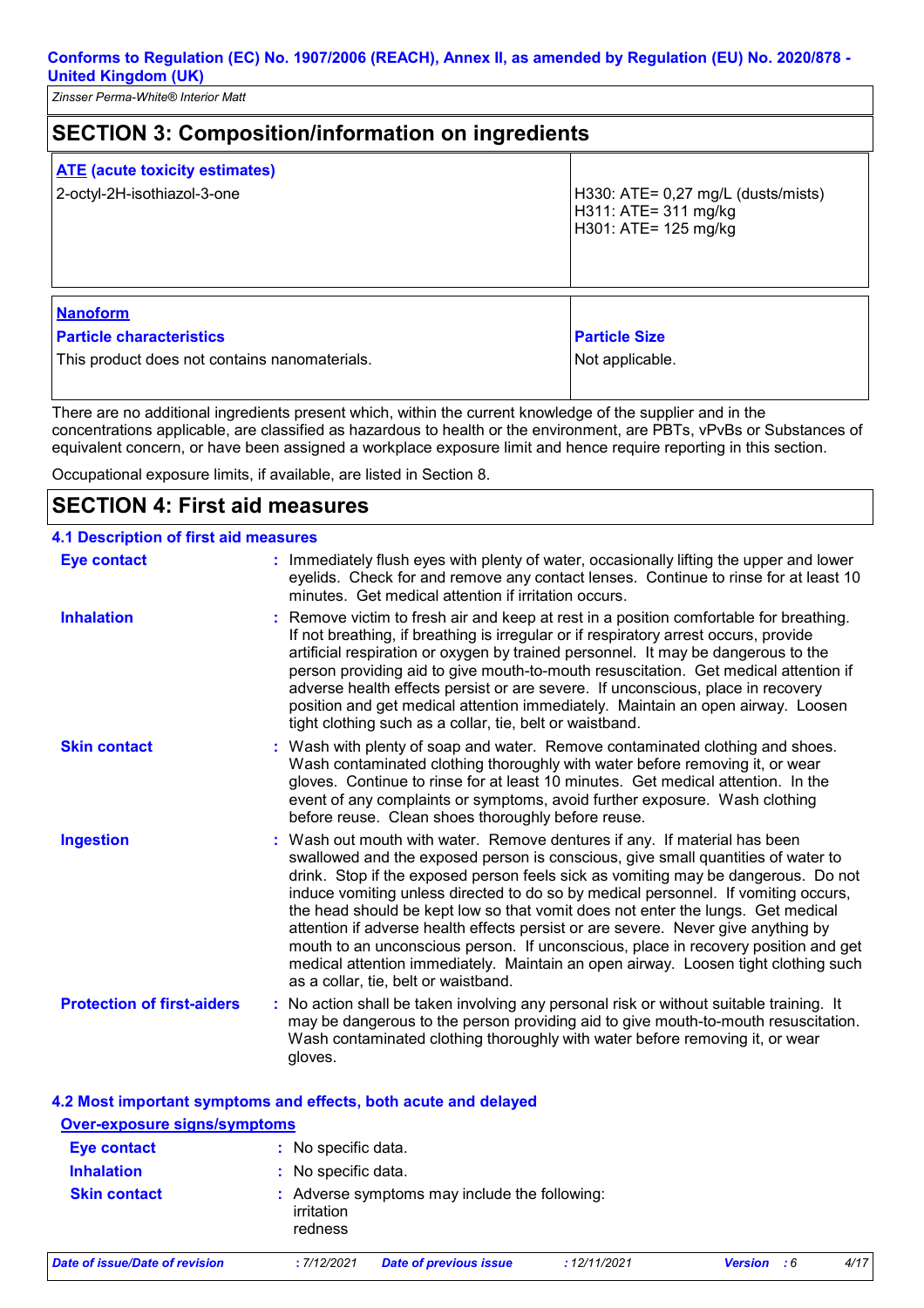| <b>United Kingdom (UK)</b>                               |                                                                                                                                                                                                                                                                                                                                                                       |
|----------------------------------------------------------|-----------------------------------------------------------------------------------------------------------------------------------------------------------------------------------------------------------------------------------------------------------------------------------------------------------------------------------------------------------------------|
| Zinsser Perma-White® Interior Matt                       |                                                                                                                                                                                                                                                                                                                                                                       |
| <b>SECTION 4: First aid measures</b>                     |                                                                                                                                                                                                                                                                                                                                                                       |
| <b>Ingestion</b>                                         | : No specific data.                                                                                                                                                                                                                                                                                                                                                   |
|                                                          | 4.3 Indication of any immediate medical attention and special treatment needed                                                                                                                                                                                                                                                                                        |
| <b>Notes to physician</b>                                | : Treat symptomatically. Contact poison treatment specialist immediately if large<br>quantities have been ingested or inhaled.                                                                                                                                                                                                                                        |
| <b>Specific treatments</b>                               | : No specific treatment.                                                                                                                                                                                                                                                                                                                                              |
| <b>SECTION 5: Firefighting measures</b>                  |                                                                                                                                                                                                                                                                                                                                                                       |
| 5.1 Extinguishing media                                  |                                                                                                                                                                                                                                                                                                                                                                       |
| <b>Suitable extinguishing</b><br>media                   | : Use an extinguishing agent suitable for the surrounding fire.                                                                                                                                                                                                                                                                                                       |
| <b>Unsuitable extinguishing</b><br>media                 | : None known.                                                                                                                                                                                                                                                                                                                                                         |
|                                                          | 5.2 Special hazards arising from the substance or mixture                                                                                                                                                                                                                                                                                                             |
| <b>Hazards from the</b><br>substance or mixture          | : In a fire or if heated, a pressure increase will occur and the container may burst.<br>This material is harmful to aquatic life with long lasting effects. Fire water<br>contaminated with this material must be contained and prevented from being<br>discharged to any waterway, sewer or drain.                                                                  |
| <b>Hazardous combustion</b><br>products                  | : Decomposition products may include the following materials:<br>carbon dioxide<br>carbon monoxide<br>metal oxide/oxides                                                                                                                                                                                                                                              |
| <b>5.3 Advice for firefighters</b>                       |                                                                                                                                                                                                                                                                                                                                                                       |
| <b>Special protective actions</b><br>for fire-fighters   | : Promptly isolate the scene by removing all persons from the vicinity of the incident if<br>there is a fire. No action shall be taken involving any personal risk or without<br>suitable training.                                                                                                                                                                   |
| <b>Special protective</b><br>equipment for fire-fighters | : Fire-fighters should wear appropriate protective equipment and self-contained<br>breathing apparatus (SCBA) with a full face-piece operated in positive pressure<br>mode. Clothing for fire-fighters (including helmets, protective boots and gloves)<br>conforming to European standard EN 469 will provide a basic level of protection for<br>chemical incidents. |
| <b>Additional information</b>                            | : No unusual hazard if involved in a fire.                                                                                                                                                                                                                                                                                                                            |

# **SECTION 6: Accidental release measures**

|                                         | 6.1 Personal precautions, protective equipment and emergency procedures                                                                                                                                                                                                                                                                                                                                         |
|-----------------------------------------|-----------------------------------------------------------------------------------------------------------------------------------------------------------------------------------------------------------------------------------------------------------------------------------------------------------------------------------------------------------------------------------------------------------------|
| For non-emergency<br>personnel          | : No action shall be taken involving any personal risk or without suitable training.<br>Evacuate surrounding areas. Keep unnecessary and unprotected personnel from<br>entering. Do not touch or walk through spilt material. Avoid breathing vapour or<br>mist. Provide adequate ventilation. Wear appropriate respirator when ventilation is<br>inadequate. Put on appropriate personal protective equipment. |
|                                         | <b>For emergency responders</b> : If specialised clothing is required to deal with the spillage, take note of any<br>information in Section 8 on suitable and unsuitable materials. See also the<br>information in "For non-emergency personnel".                                                                                                                                                               |
| <b>6.2 Environmental</b><br>precautions | : Avoid dispersal of spilt material and runoff and contact with soil, waterways, drains<br>and sewers. Inform the relevant authorities if the product has caused environmental<br>pollution (sewers, waterways, soil or air). Water polluting material. May be harmful<br>to the environment if released in large quantities.                                                                                   |

### **6.3 Methods and material for containment and cleaning up**

*Date of issue/Date of revision* **:** *7/12/2021 Date of previous issue : 12/11/2021 Version : 6 5/17*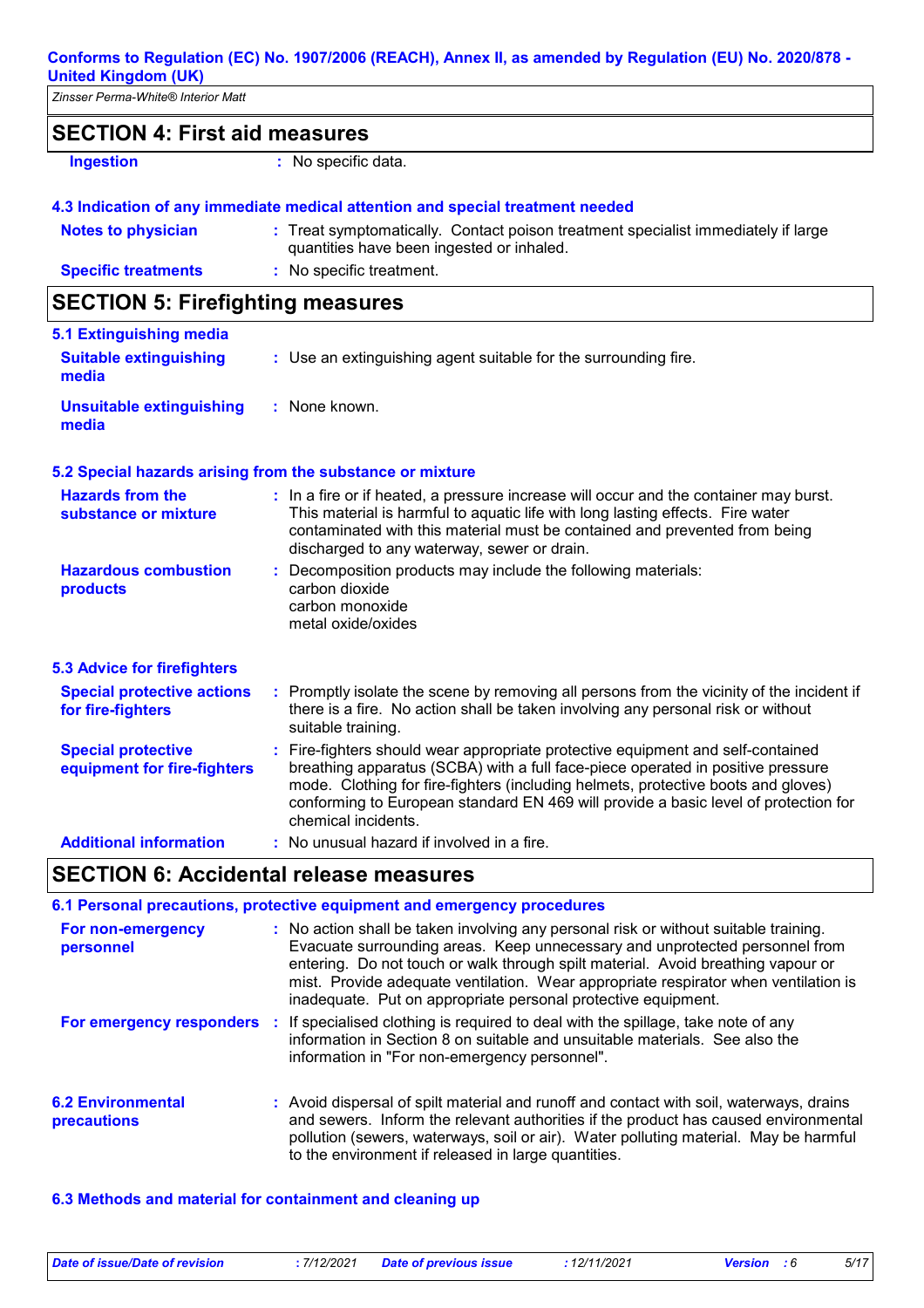### **SECTION 6: Accidental release measures**

| <b>Small spill</b>                        | : Stop leak if without risk. Move containers from spill area. Dilute with water and mop<br>up if water-soluble. Alternatively, or if water-insoluble, absorb with an inert dry<br>material and place in an appropriate waste disposal container. Dispose of via a<br>licensed waste disposal contractor.                                                                                                                                                                                                                                                                                          |
|-------------------------------------------|---------------------------------------------------------------------------------------------------------------------------------------------------------------------------------------------------------------------------------------------------------------------------------------------------------------------------------------------------------------------------------------------------------------------------------------------------------------------------------------------------------------------------------------------------------------------------------------------------|
| <b>Large spill</b>                        | : Stop leak if without risk. Move containers from spill area. Approach the release<br>from upwind. Prevent entry into sewers, water courses, basements or confined<br>areas. Wash spillages into an effluent treatment plant or proceed as follows.<br>Contain and collect spillage with non-combustible, absorbent material e.g. sand,<br>earth, vermiculite or diatomaceous earth and place in container for disposal<br>according to local regulations. Dispose of via a licensed waste disposal contractor.<br>Contaminated absorbent material may pose the same hazard as the spilt product. |
| 6.4 Reference to other<br><b>sections</b> | : See Section 1 for emergency contact information.<br>See Section 8 for information on appropriate personal protective equipment.<br>See Section 13 for additional waste treatment information.                                                                                                                                                                                                                                                                                                                                                                                                   |

### **SECTION 7: Handling and storage**

The information in this section contains generic advice and guidance.

#### **7.1 Precautions for safe handling**

| <b>Protective measures</b>                       | : Put on appropriate personal protective equipment (see Section 8). Persons with a<br>history of skin sensitization problems should not be employed in any process in<br>which this product is used. Do not get in eyes or on skin or clothing. Do not ingest.<br>Avoid breathing vapour or mist. Avoid release to the environment. Keep in the<br>original container or an approved alternative made from a compatible material, kept<br>tightly closed when not in use. Empty containers retain product residue and can be<br>hazardous. Do not reuse container. |
|--------------------------------------------------|--------------------------------------------------------------------------------------------------------------------------------------------------------------------------------------------------------------------------------------------------------------------------------------------------------------------------------------------------------------------------------------------------------------------------------------------------------------------------------------------------------------------------------------------------------------------|
| <b>Advice on general</b><br>occupational hygiene | : Eating, drinking and smoking should be prohibited in areas where this material is<br>handled, stored and processed. Workers should wash hands and face before<br>eating, drinking and smoking. Remove contaminated clothing and protective<br>equipment before entering eating areas. See also Section 8 for additional<br>information on hygiene measures.                                                                                                                                                                                                      |

#### **7.2 Conditions for safe storage, including any incompatibilities**

Store between the following temperatures: 4 to 26°C (39,2 to 78,8°F). Store in accordance with local regulations. Store in original container protected from direct sunlight in a dry, cool and well-ventilated area, away from incompatible materials (see Section 10) and food and drink. Keep container tightly closed and sealed until ready for use. Containers that have been opened must be carefully resealed and kept upright to prevent leakage. Do not store in unlabelled containers. Use appropriate containment to avoid environmental contamination. See Section 10 for incompatible materials before handling or use.

#### **7.3 Specific end use(s)**

**Recommendations :**

: Not available. : Not available.

**Industrial sector specific : solutions**

# **SECTION 8: Exposure controls/personal protection**

The information in this section contains generic advice and guidance. Information is provided based on typical anticipated uses of the product. Additional measures might be required for bulk handling or other uses that could significantly increase worker exposure or environmental releases.

#### **8.1 Control parameters**

#### **Occupational exposure limits**

*Date of issue/Date of revision* **:** *7/12/2021 Date of previous issue : 12/11/2021 Version : 6 6/17*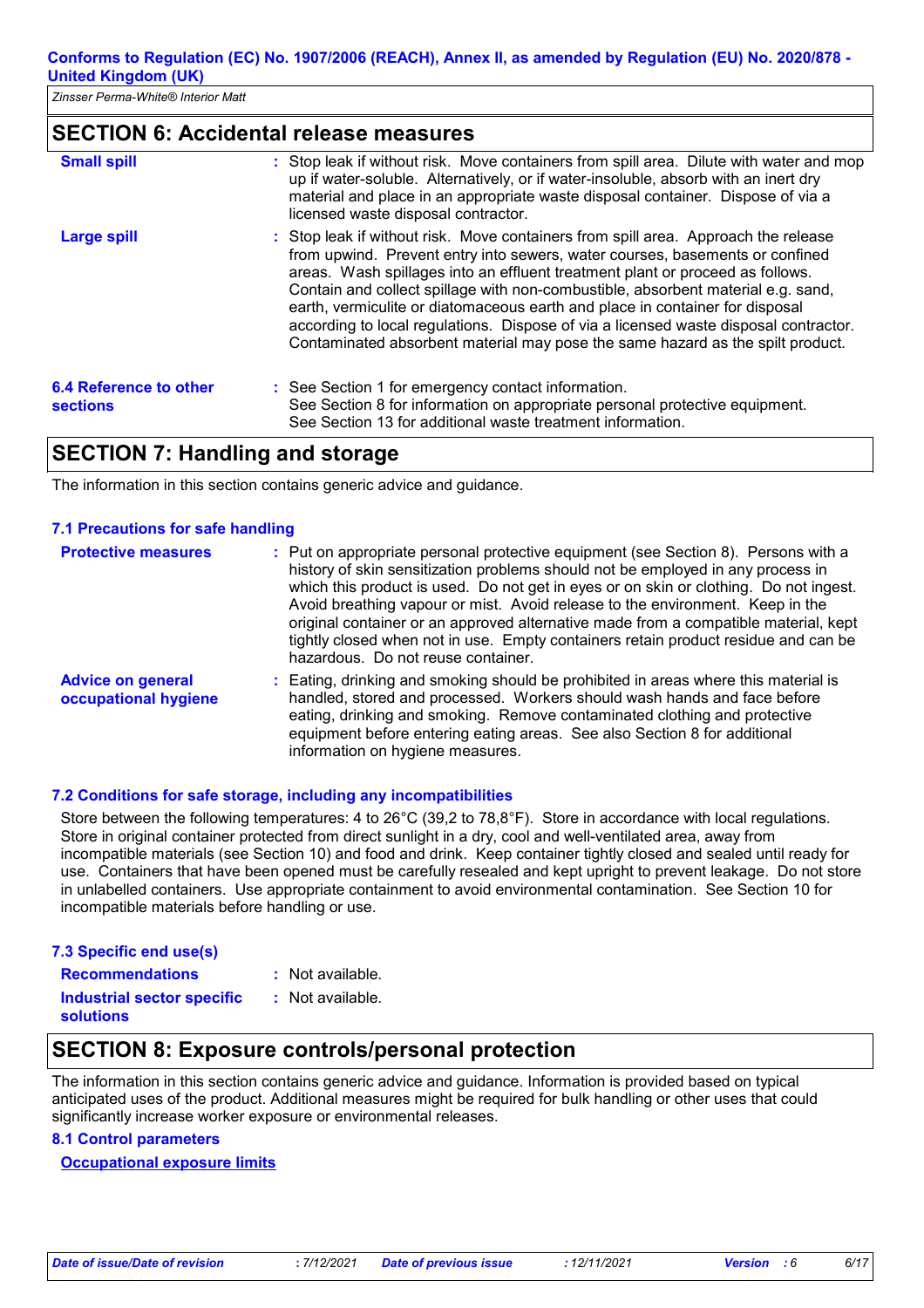### **SECTION 8: Exposure controls/personal protection**

| <b>Recommended monitoring</b><br>procedures | If this product contains ingredients with exposure limits, personal, workplace<br>atmosphere or biological monitoring may be required to determine the effectiveness<br>of the ventilation or other control measures and/or the necessity to use respiratory<br>protective equipment. Reference should be made to monitoring standards, such as<br>the following: European Standard EN 689 (Workplace atmospheres - Guidance for<br>the assessment of exposure by inhalation to chemical agents for comparison with<br>limit values and measurement strategy) European Standard EN 14042 (Workplace<br>atmospheres - Guide for the application and use of procedures for the assessment<br>of exposure to chemical and biological agents) European Standard EN 482<br>(Workplace atmospheres - General requirements for the performance of procedures<br>for the measurement of chemical agents) Reference to national guidance<br>documents for methods for the determination of hazardous substances will also be<br>required. |
|---------------------------------------------|----------------------------------------------------------------------------------------------------------------------------------------------------------------------------------------------------------------------------------------------------------------------------------------------------------------------------------------------------------------------------------------------------------------------------------------------------------------------------------------------------------------------------------------------------------------------------------------------------------------------------------------------------------------------------------------------------------------------------------------------------------------------------------------------------------------------------------------------------------------------------------------------------------------------------------------------------------------------------------------------------------------------------------|
|---------------------------------------------|----------------------------------------------------------------------------------------------------------------------------------------------------------------------------------------------------------------------------------------------------------------------------------------------------------------------------------------------------------------------------------------------------------------------------------------------------------------------------------------------------------------------------------------------------------------------------------------------------------------------------------------------------------------------------------------------------------------------------------------------------------------------------------------------------------------------------------------------------------------------------------------------------------------------------------------------------------------------------------------------------------------------------------|

#### **DNELs/DMELs**

No DNELs/DMELs available.

#### **PNECs**

No PNECs available

| <b>8.2 Exposure controls</b>                      |                                                                                                                                                                                                                                                                                                                                                                                                                                                                             |
|---------------------------------------------------|-----------------------------------------------------------------------------------------------------------------------------------------------------------------------------------------------------------------------------------------------------------------------------------------------------------------------------------------------------------------------------------------------------------------------------------------------------------------------------|
| <b>Appropriate engineering</b><br><b>controls</b> | : Good general ventilation should be sufficient to control worker exposure to airborne<br>contaminants.                                                                                                                                                                                                                                                                                                                                                                     |
| <b>Individual protection measures</b>             |                                                                                                                                                                                                                                                                                                                                                                                                                                                                             |
| <b>Hygiene measures</b>                           | : Wash hands, forearms and face thoroughly after handling chemical products,<br>before eating, smoking and using the lavatory and at the end of the working period.<br>Appropriate techniques should be used to remove potentially contaminated clothing.<br>Contaminated work clothing should not be allowed out of the workplace. Wash<br>contaminated clothing before reusing. Ensure that eyewash stations and safety<br>showers are close to the workstation location. |
| <b>Eye/face protection</b>                        | : Safety eyewear complying with an approved standard should be used when a risk<br>assessment indicates this is necessary to avoid exposure to liquid splashes, mists,<br>gases or dusts. Use eye protection according to EN 166. If contact is possible, the<br>following protection should be worn, unless the assessment indicates a higher<br>degree of protection: safety glasses with side-shields.                                                                   |

#### **Skin protection**

There is no one glove material or combination of materials that will give unlimited resistance to any individual or combination of chemicals.

The breakthrough time must be greater than the end use time of the product.

The instructions and information provided by the glove manufacturer on use, storage, maintenance and replacement must be followed.

Gloves should be replaced regularly and if there is any sign of damage to the glove material.

Always ensure that gloves are free from defects and that they are stored and used correctly.

The performance or effectiveness of the glove may be reduced by physical/chemical damage and poor maintenance. Barrier creams may help to protect the exposed areas of the skin but should not be applied once exposure has occurred.

**Hand protection** : Chemical-resistant, impervious gloves complying with an approved standard should **Finan** be worn at all times when handling chemical products if a risk assessment indicates this is necessary. Considering the parameters specified by the glove manufacturer, check during use that the gloves are still retaining their protective properties. It should be noted that the time to breakthrough for any glove material may be different for different glove manufacturers. In the case of mixtures, consisting of several substances, the protection time of the gloves cannot be accurately estimated. > 8 hours (breakthrough time): nitrile rubber (0.5mm).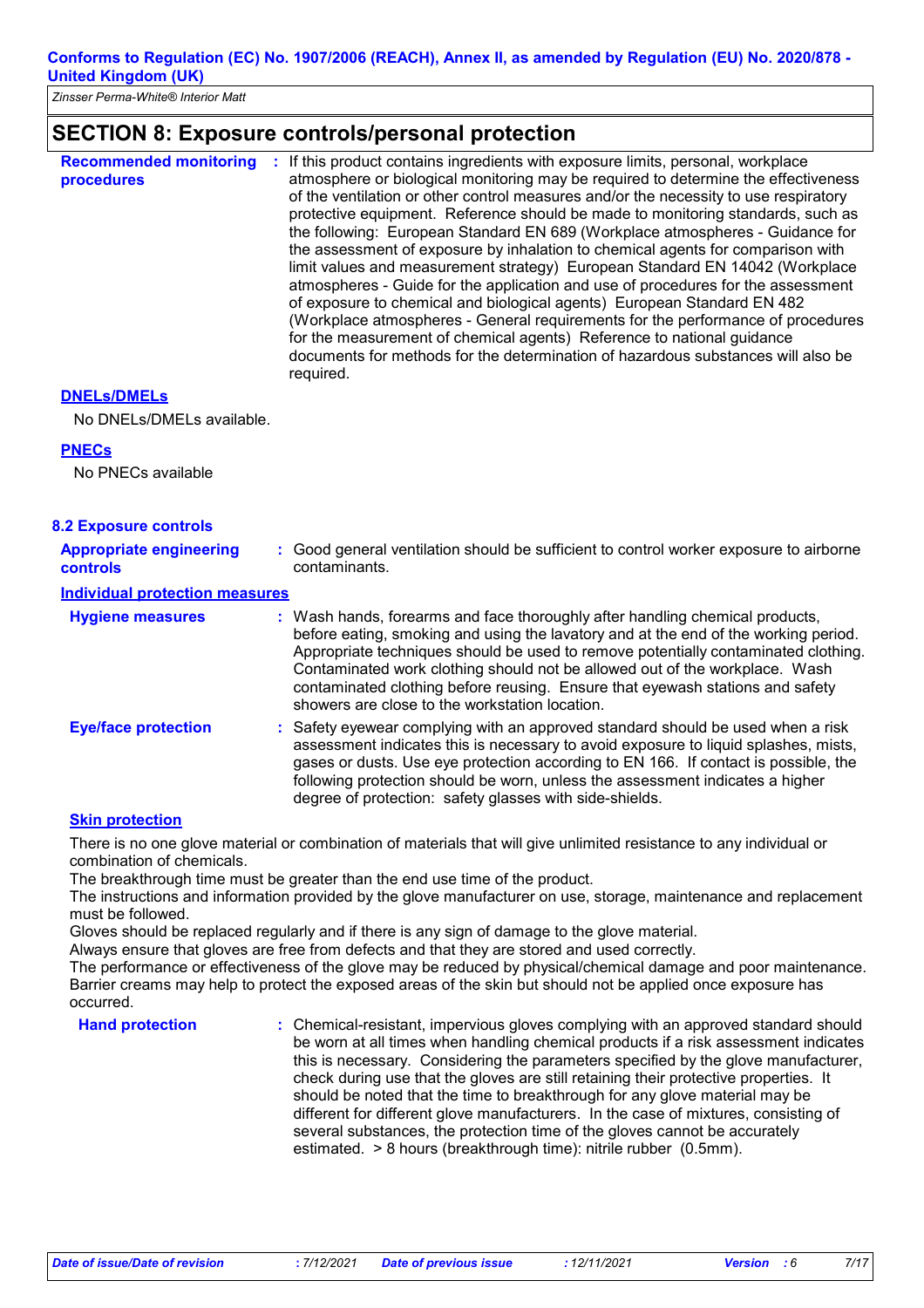# **SECTION 8: Exposure controls/personal protection**

|                                                  | The recommendation for the type or types of glove to use when handling this<br>product is based on information from the following source: EN374. The user must<br>check that the final choice of type of glove selected for handling this product is the<br>most appropriate and takes into account the particular conditions of use, as<br>included in the user's risk assessment.                                   |
|--------------------------------------------------|-----------------------------------------------------------------------------------------------------------------------------------------------------------------------------------------------------------------------------------------------------------------------------------------------------------------------------------------------------------------------------------------------------------------------|
| <b>Body protection</b>                           | : Personal protective equipment for the body should be selected based on the task<br>being performed and the risks involved and should be approved by a specialist<br>before handling this product. Recommended: Wear overalls or long sleeved shirt.<br>(EN 467)                                                                                                                                                     |
| <b>Other skin protection</b>                     | : Appropriate footwear and any additional skin protection measures should be<br>selected based on the task being performed and the risks involved and should be<br>approved by a specialist before handling this product.                                                                                                                                                                                             |
| <b>Respiratory protection</b>                    | : Based on the hazard and potential for exposure, select a respirator that meets the<br>appropriate standard or certification. Respirators must be used according to a<br>respiratory protection program to ensure proper fitting, training, and other important<br>aspects of use. Recommended: In case of insufficient ventilation, wear suitable<br>respiratory equipment. organic vapour filter (Type A) (EN 140) |
| <b>Environmental exposure</b><br><b>controls</b> | : Emissions from ventilation or work process equipment should be checked to<br>ensure they comply with the requirements of environmental protection legislation.<br>In some cases, fume scrubbers, filters or engineering modifications to the process<br>equipment will be necessary to reduce emissions to acceptable levels.                                                                                       |

# **SECTION 9: Physical and chemical properties**

The conditions of measurement of all properties are at standard temperature and pressure unless otherwise indicated.

#### **9.1 Information on basic physical and chemical properties**

| <b>Physical state</b>                                       |                  | : Liquid. [Viscous liquid.]                                                                                                                                                                                                        |             |                    |      |
|-------------------------------------------------------------|------------------|------------------------------------------------------------------------------------------------------------------------------------------------------------------------------------------------------------------------------------|-------------|--------------------|------|
| <b>Colour</b>                                               | White. [Light]   |                                                                                                                                                                                                                                    |             |                    |      |
| <b>Odour</b>                                                | Faint odour      |                                                                                                                                                                                                                                    |             |                    |      |
| <b>Odour threshold</b>                                      | Not available.   |                                                                                                                                                                                                                                    |             |                    |      |
| <b>Melting point/freezing point</b>                         | $: 0^{\circ}C$   |                                                                                                                                                                                                                                    |             |                    |      |
| <b>Initial boiling point and</b><br>boiling range           |                  | : >100°C (>212°F) [Literature]                                                                                                                                                                                                     |             |                    |      |
| <b>Flammability (solid, gas)</b>                            | temperature.     | Non-flammable in the presence of the following materials or conditions: open<br>flames, sparks and static discharge, heat and shocks and mechanical impacts.<br>Nonflammable, but will burn on prolonged exposure to flame or high |             |                    |      |
| <b>Upper/lower flammability or</b><br>explosive limits      | : Not available. |                                                                                                                                                                                                                                    |             |                    |      |
| <b>Flash point</b>                                          |                  | : Not relevant due to nature of the product.                                                                                                                                                                                       |             |                    |      |
| <b>Auto-ignition temperature</b>                            |                  | Not relevant due to nature of the product.                                                                                                                                                                                         |             |                    |      |
| <b>Decomposition temperature</b>                            | Not available.   |                                                                                                                                                                                                                                    |             |                    |      |
| pH                                                          |                  | 9 to 10 [OECD 122]                                                                                                                                                                                                                 |             |                    |      |
| pH : Justification                                          | Not available.   |                                                                                                                                                                                                                                    |             |                    |      |
| <b>Viscosity</b>                                            |                  | Dynamic: 1300 to 1650 mPa s [ASTM D562 [KU]]                                                                                                                                                                                       |             |                    |      |
| <b>Solubility(ies)</b>                                      |                  | Soluble in the following materials: cold water and hot water.<br>Very slightly soluble in the following materials: methanol and acetone.                                                                                           |             |                    |      |
| <b>Solubility in water</b>                                  | : Not available. |                                                                                                                                                                                                                                    |             |                    |      |
| Partition coefficient: n-octanol/: Not applicable.<br>water |                  |                                                                                                                                                                                                                                    |             |                    |      |
| <b>Vapour pressure</b>                                      |                  | $: 2,3$ kPa (17,25 mm Hg) [Literature]                                                                                                                                                                                             |             |                    |      |
| <b>Evaporation rate</b>                                     |                  | $:$ <1 (butyl acetate = 1)                                                                                                                                                                                                         |             |                    |      |
| Date of issue/Date of revision                              | : 7/12/2021      | <b>Date of previous issue</b>                                                                                                                                                                                                      | :12/11/2021 | <b>Version</b> : 6 | 8/17 |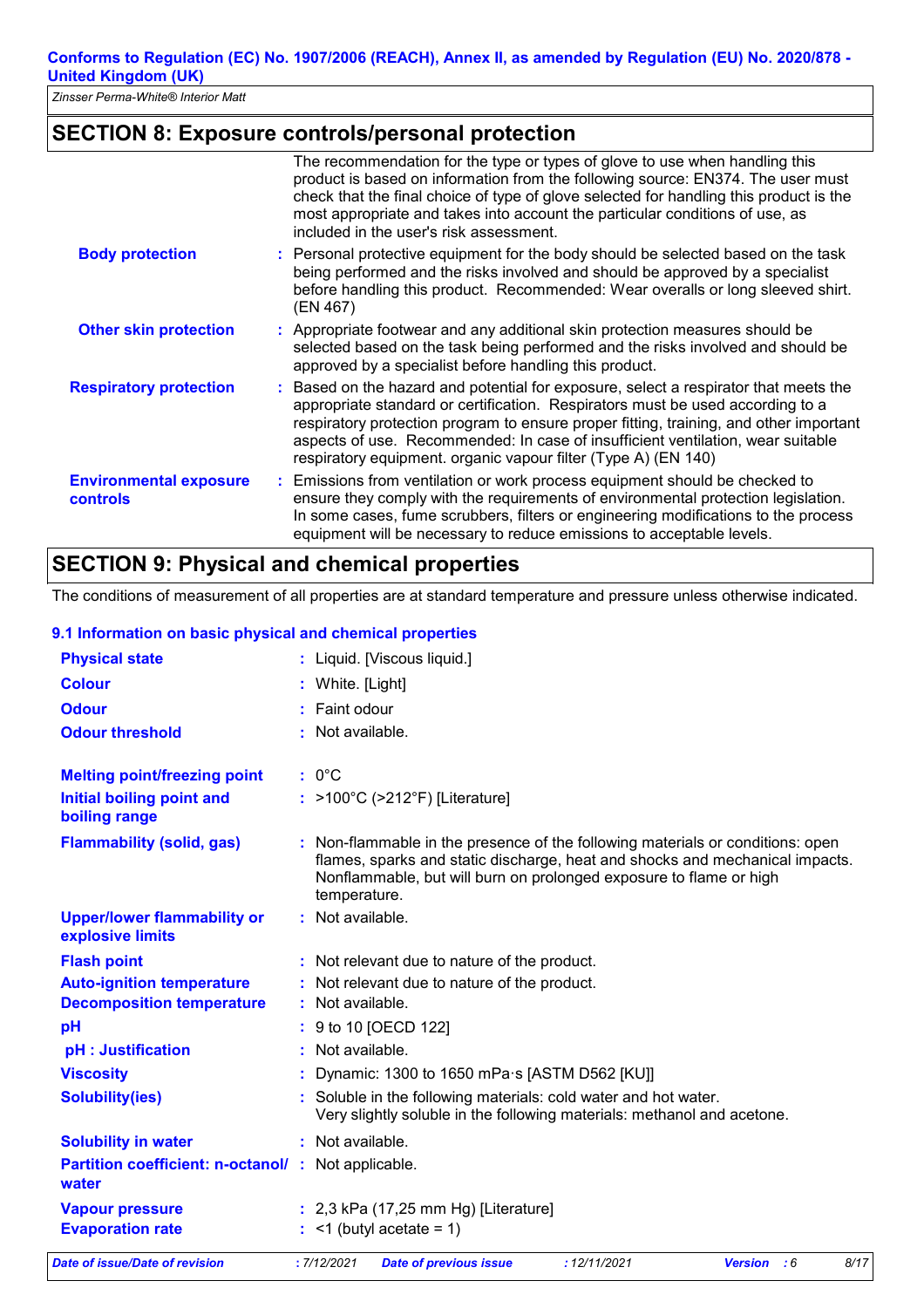# **SECTION 9: Physical and chemical properties**

| <b>Relative density</b>         | : 1,31 to 1,37 [calculated.]                                                                                                                                                |
|---------------------------------|-----------------------------------------------------------------------------------------------------------------------------------------------------------------------------|
| <b>Density</b>                  | : 1,338925 g/cm <sup>3</sup> [20°C (68°F)] [calculated.]                                                                                                                    |
| <b>Vapour density</b>           | : $>1$ [Air = 1]                                                                                                                                                            |
| <b>Explosive properties</b>     | : Non-explosive in the presence of the following materials or conditions: open<br>flames, sparks and static discharge and heat.<br>No unusual hazard if involved in a fire. |
| <b>Oxidising properties</b>     | $:$ Not available.                                                                                                                                                          |
| <b>Particle characteristics</b> |                                                                                                                                                                             |
| <b>Median particle size</b>     | : Not applicable.                                                                                                                                                           |

# **SECTION 10: Stability and reactivity**

| <b>10.1 Reactivity</b>                          | : No specific test data related to reactivity available for this product or its ingredients.              |
|-------------------------------------------------|-----------------------------------------------------------------------------------------------------------|
| <b>10.2 Chemical stability</b>                  | : The product is stable.                                                                                  |
| 10.3 Possibility of<br>hazardous reactions      | : Under normal conditions of storage and use, hazardous reactions will not occur.                         |
| <b>10.4 Conditions to avoid</b>                 | : No specific data.                                                                                       |
| <b>10.5 Incompatible materials</b>              | : No specific data.                                                                                       |
| <b>10.6 Hazardous</b><br>decomposition products | : Under normal conditions of storage and use, hazardous decomposition products<br>should not be produced. |

# **SECTION 11: Toxicological information**

#### **Acute toxicity 11.1 Information on hazard classes as defined in Regulation (EC) No 1272/2008**

| <b>Product/ingredient name</b> | <b>Result</b>                                                       | <b>Species</b> | <b>Dose</b>           | <b>Exposure</b> |
|--------------------------------|---------------------------------------------------------------------|----------------|-----------------------|-----------------|
| 1,2-benzisothiazol-3(2H)-      | LC50 Inhalation Dusts and                                           | Rat            | $0,11 \text{ mg/l}$   | 4 hours         |
| one                            | mists                                                               |                |                       |                 |
|                                | LC50 Inhalation Dusts and                                           | Rat - Male,    | $0.5$ mg/l            | 4 hours         |
|                                | mists                                                               | Female         |                       |                 |
|                                | LD50 Oral                                                           | Rat - Male     | 490 mg/kg             |                 |
| pyrithione zinc                | LC50 Inhalation Dusts and                                           | Rat            | 140 mg/m <sup>3</sup> | 4 hours         |
|                                | mists                                                               |                |                       |                 |
|                                | LD50 Dermal                                                         | Rabbit         | $100$ mg/kg           |                 |
|                                | LD50 Oral                                                           | Rat            | 177 $mg/kg$           |                 |
| 2-octyl-2H-isothiazol-3-one    | LC50 Inhalation Dusts and                                           | Rat            | $0,27$ mg/l           | 4 hours         |
|                                | mists                                                               |                |                       |                 |
|                                | LD50 Oral                                                           | Rat            | $248$ mg/kg           |                 |
| terbutryn                      | LC50 Inhalation Dusts and                                           | Rat            | $>2200$ mg/l          | 4 hours         |
|                                | mists                                                               |                |                       |                 |
|                                | LD50 Dermal                                                         | Rabbit         | >10200 mg/kg          |                 |
|                                | LD50 Oral                                                           | Rat            | 2045 mg/kg            |                 |
| <b>Conclusion/Summary</b>      | : Based on available data, the classification criteria are not met. |                |                       |                 |

**Acute toxicity estimates**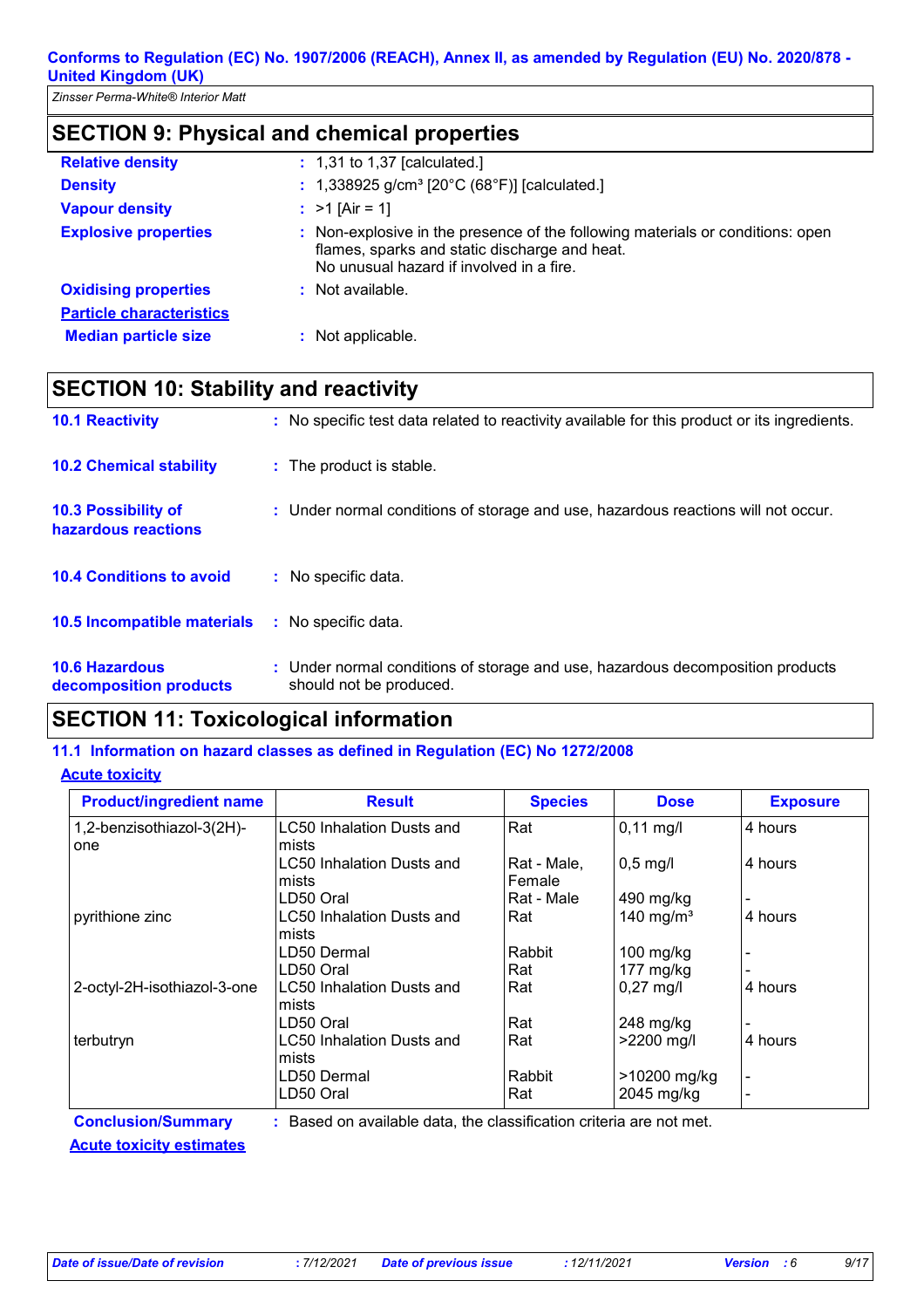# **SECTION 11: Toxicological information**

| <b>Product/ingredient name</b> | Oral (mg/<br>kg) | <b>Dermal</b><br>(mg/kg) | <b>Inhalation</b><br>(gases)<br>(ppm) | <b>Inhalation</b><br>(vapours)<br>(mg/l) | <b>Inhalation</b><br>(dusts)<br>and mists)<br>(mg/l) |
|--------------------------------|------------------|--------------------------|---------------------------------------|------------------------------------------|------------------------------------------------------|
| 1,2-benzisothiazol-3(2H)-one   | 490              | N/A                      | N/A                                   | 0,5                                      | N/A                                                  |
| pyrithione zinc                | 221              | N/A                      | N/A                                   | N/A                                      | 0,14                                                 |
| 2-octyl-2H-isothiazol-3-one    | 125              | 311                      | N/A                                   | N/A                                      | 0,27                                                 |
| terbutryn                      | 500              | N/A                      | N/A                                   | N/A                                      | N/A                                                  |

#### **Irritation/Corrosion**

| <b>Product/ingredient name</b>           | <b>Result</b>                                                              | <b>Species</b>             | <b>Score</b> | <b>Exposure</b>                      | <b>Observation</b> |
|------------------------------------------|----------------------------------------------------------------------------|----------------------------|--------------|--------------------------------------|--------------------|
| 2-octyl-2H-isothiazol-3-one<br>terbutryn | Eyes - Severe irritant<br>Eyes - Moderate irritant<br>Skin - Mild irritant | Rabbit<br>Rabbit<br>Rabbit |              | 76 milligrams -<br>380<br>milligrams |                    |

#### **Conclusion/Summary**

**Skin Example 20 :** Based on available data, the classification criteria are not met.

**Eyes Eyes :** Based on available data, the classification criteria are not met.

**Respiratory :** Based on available data, the classification criteria are not met.

#### **Sensitisation**

| <b>Product/ingredient name</b>      | <b>Route of</b><br>exposure | <b>Species</b> | <b>Result</b> |
|-------------------------------------|-----------------------------|----------------|---------------|
| 1,2-benzisothiazol-3(2H)-one   skin | skin                        | Guinea pig     | Sensitising   |
| 2-octyl-2H-isothiazol-3-one         |                             | Rat            | Sensitising   |

#### **Conclusion/Summary**

| <b>Skin</b>               | : May cause an allergic skin reaction.                                                                                                                                                                    |
|---------------------------|-----------------------------------------------------------------------------------------------------------------------------------------------------------------------------------------------------------|
|                           |                                                                                                                                                                                                           |
| <b>Respiratory</b>        | : Based on available data, the classification criteria are not met.                                                                                                                                       |
| <b>Mutagenicity</b>       |                                                                                                                                                                                                           |
| <b>Conclusion/Summary</b> | : Based on available data, the classification criteria are not met.                                                                                                                                       |
| <b>Carcinogenicity</b>    |                                                                                                                                                                                                           |
|                           | It has been observed that the carcinogenic hazard of this product arises when respirable dust is inhaled in quantities<br>leading to significant impairment of particle clearance mechanisms in the lung. |

| <b>Conclusion/Summary</b>                               | : Based on available data, the classification criteria are not met. |
|---------------------------------------------------------|---------------------------------------------------------------------|
| <b>Reproductive toxicity</b>                            |                                                                     |
| <b>Conclusion/Summary</b>                               | : Based on available data, the classification criteria are not met. |
| <b>Teratogenicity</b>                                   |                                                                     |
| <b>Conclusion/Summary</b>                               | : Based on available data, the classification criteria are not met. |
| <b>Specific target organ toxicity (single exposure)</b> |                                                                     |

Not available.

#### **Specific target organ toxicity (repeated exposure)**

| <b>Product/ingredient name</b> | <b>Category</b> | <b>Route of</b><br>exposure | <b>Target organs</b> |
|--------------------------------|-----------------|-----------------------------|----------------------|
| pyrithione zinc                | Category 1      |                             |                      |

#### **Aspiration hazard**

Not available.

| <b>Information on likely routes</b> | : Routes of entry anticipated: Oral, Inhalation. |
|-------------------------------------|--------------------------------------------------|
| of exposure                         | Routes of entry not anticipated: Dermal.         |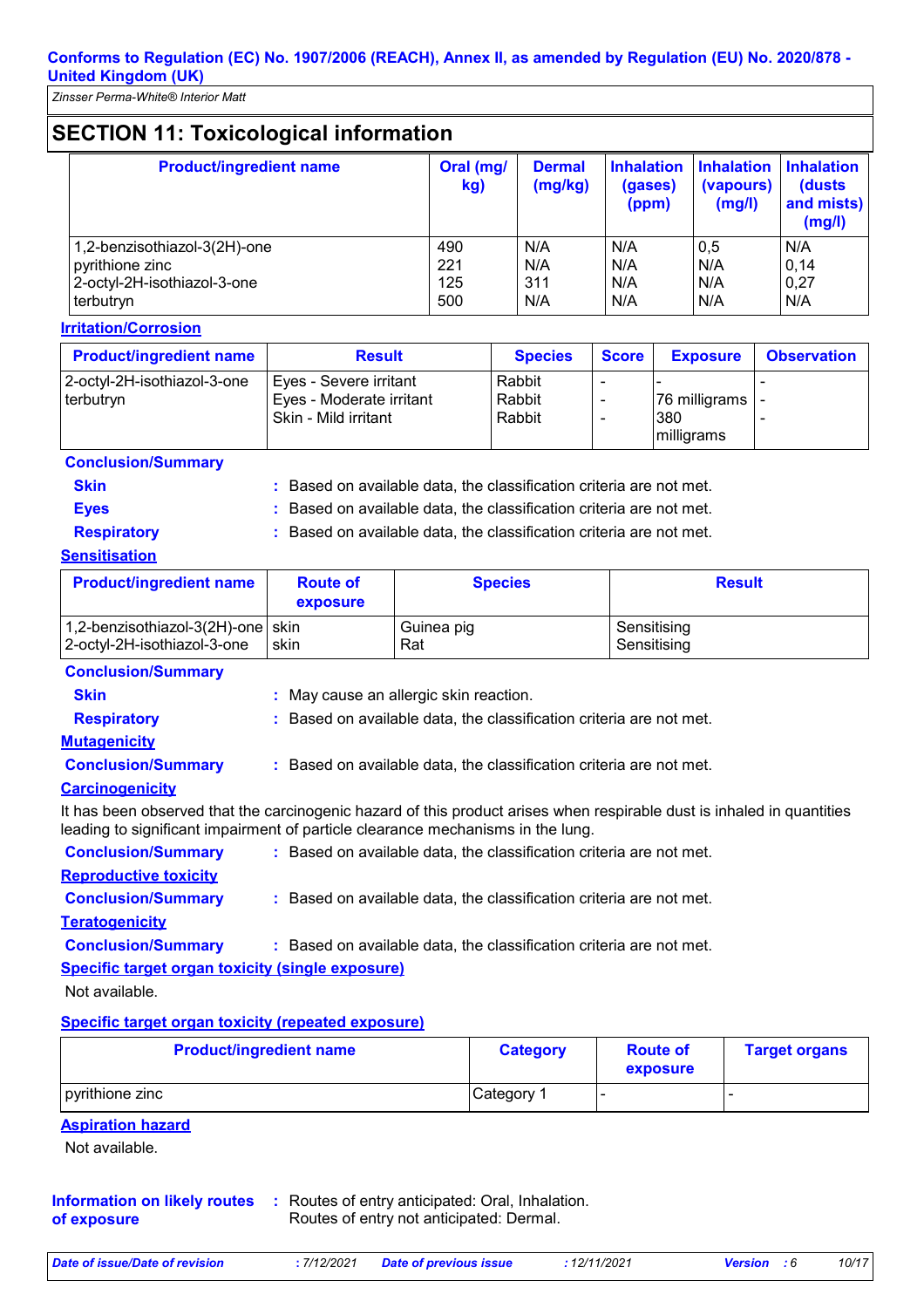# **SECTION 11: Toxicological information**

|  | <b>Potential acute health effects</b> |
|--|---------------------------------------|
|--|---------------------------------------|

| <b>Eye contact</b>  | : No known significant effects or critical hazards. |
|---------------------|-----------------------------------------------------|
| <b>Inhalation</b>   | : No known significant effects or critical hazards. |
| <b>Skin contact</b> | : May cause an allergic skin reaction.              |
| <b>Ingestion</b>    | : No known significant effects or critical hazards. |

#### **Symptoms related to the physical, chemical and toxicological characteristics**

| <b>Eye contact</b>  | : No specific data.                                                    |
|---------------------|------------------------------------------------------------------------|
| <b>Inhalation</b>   | : No specific data.                                                    |
| <b>Skin contact</b> | : Adverse symptoms may include the following:<br>irritation<br>redness |
| Ingestion           | : No specific data.                                                    |

#### **Delayed and immediate effects as well as chronic effects from short and long-term exposure**

| <b>Short term exposure</b>                        |                                                                                                          |
|---------------------------------------------------|----------------------------------------------------------------------------------------------------------|
| <b>Potential immediate</b><br>effects             | $:$ Not available.                                                                                       |
| <b>Potential delayed effects</b>                  | : Not available.                                                                                         |
| <b>Long term exposure</b>                         |                                                                                                          |
| <b>Potential immediate</b><br><b>effects</b>      | $:$ Not available.                                                                                       |
| <b>Potential delayed effects : Not available.</b> |                                                                                                          |
| <b>Potential chronic health effects</b>           |                                                                                                          |
| Not available.                                    |                                                                                                          |
| <b>Conclusion/Summary</b>                         | : Based on available data, the classification criteria are not met.                                      |
| <b>General</b>                                    | : Once sensitized, a severe allergic reaction may occur when subsequently exposed<br>to very low levels. |
| <b>Carcinogenicity</b>                            | : No known significant effects or critical hazards.                                                      |
| <b>Mutagenicity</b>                               | : No known significant effects or critical hazards.                                                      |
| <b>Reproductive toxicity</b>                      | : No known significant effects or critical hazards.                                                      |
| <b>Endocrine disrupting</b><br><b>properties</b>  | : Not available.                                                                                         |
| <b>Other information</b>                          | : Not available.                                                                                         |

# **SECTION 12: Ecological information**

#### **12.1 Toxicity**

| <b>Product/ingredient name</b>                     | <b>Result</b>                               | <b>Species</b>                             | <b>Exposure</b> |
|----------------------------------------------------|---------------------------------------------|--------------------------------------------|-----------------|
| 1,2-benzisothiazol-3(2H)-one Acute EC50 0,067 mg/l |                                             | Algae - Pseudokirchneriella<br>subcapitata | 72 hours        |
|                                                    | Acute EC50 0,11 mg/l                        | Algae                                      | 72 hours        |
|                                                    | Acute EC50 0,9893 mg/l Marine water         | Crustaceans - Opossum Shrimp               | 96 hours        |
|                                                    | Acute EC50 2,94 mg/l Fresh water            | Daphnia spec.                              | 148 hours       |
|                                                    | Acute LC50 8 to 13 mg/l                     | Fish - Alburnus alburnus                   | 96 hours        |
|                                                    | Acute LC50 2,18 mg/l Fresh water            | Fish                                       | 96 hours        |
|                                                    | Acute LC50 1,6 to 2,8 ppm Fresh water       | <b>Fish - Oncorhynchus mykiss</b>          | 96 hours        |
|                                                    | Chronic NOEC 90 mg/l                        | Aquatic plants - Phaseolus<br>vulgaris     | 20 days         |
|                                                    | Chronic NOEC 1,2 mg/l                       | Daphnia spec.                              | 21 days         |
| <b>Date of issue/Date of revision</b>              | <b>Date of previous issue</b><br>:7/12/2021 | : 12/11/2021<br><b>Version</b>             | 11/17<br>:6     |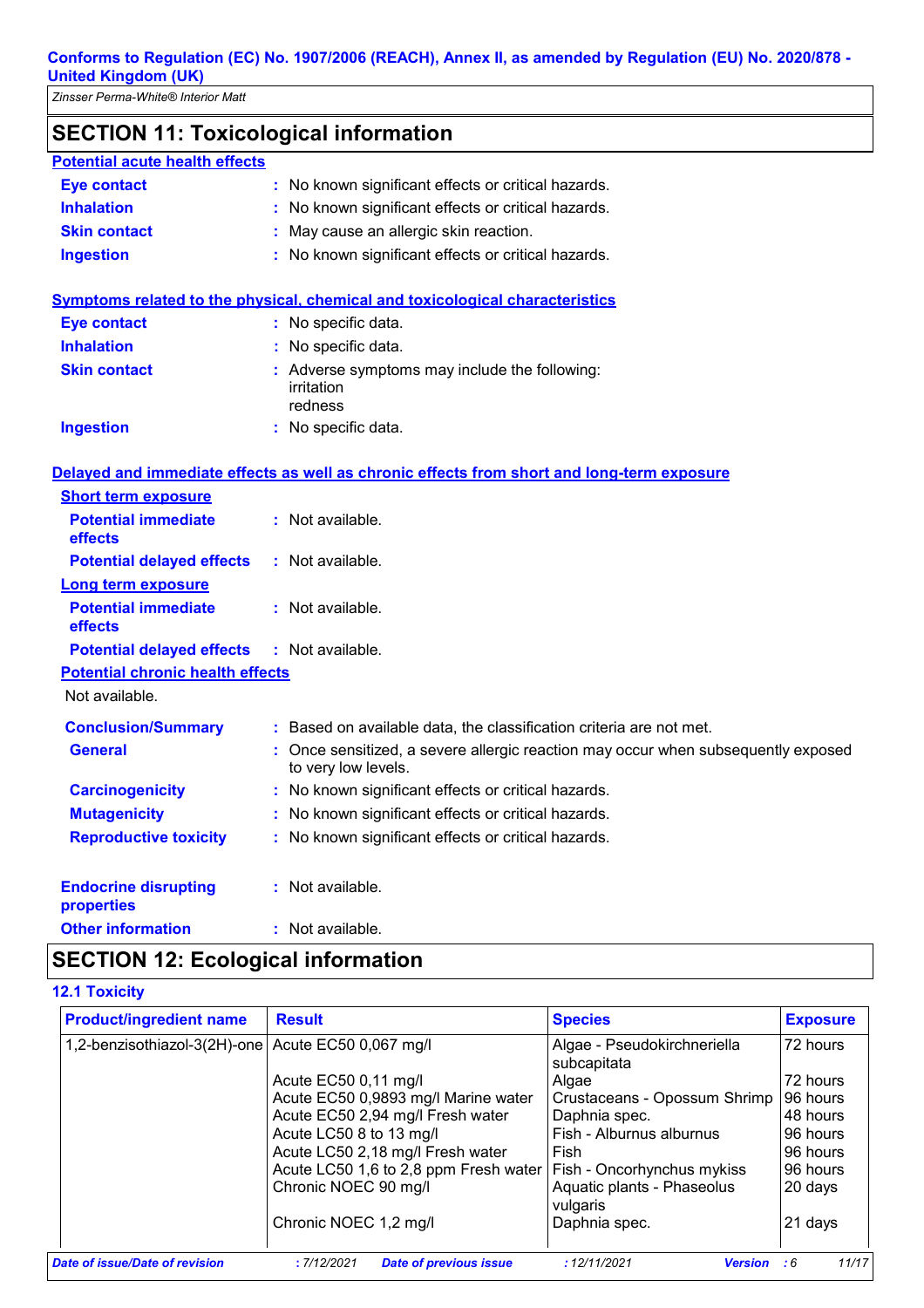*Zinsser Perma-White® Interior Matt*

# **SECTION 12: Ecological information**

|                             | Chronic NOEC 0,21 mg/l                         | Fish                                                                                     | 28 days  |
|-----------------------------|------------------------------------------------|------------------------------------------------------------------------------------------|----------|
|                             | Chronic NOEL 0,0403 mg/l                       | Algae                                                                                    | 72 hours |
| pyrithione zinc             | Acute EC50 0,51 µg/l Marine water              | Algae - Thalassiosira                                                                    | 96 hours |
|                             |                                                | pseudonana                                                                               |          |
|                             | Acute EC50 38 µg/l Fresh water                 | Crustaceans - Ilyocypris                                                                 | 48 hours |
|                             |                                                | dentifera                                                                                |          |
|                             | Acute EC50 80 µg/l Fresh water                 | Crustaceans - Chydorus<br>sphaericus                                                     | 48 hours |
|                             | Acute EC50 8,25 ppb Fresh water                | Daphnia spec. - Daphnia magna                                                            | 48 hours |
|                             | Acute EC50 61 µg/l Fresh water                 | Daphnia spec. - Daphnia<br>magna - Nauplii                                               | 48 hours |
|                             | Acute LC50 2,68 ppb Fresh water                | Fish - Pimephales promelas                                                               | 96 hours |
|                             | Chronic EC10 0,36 µg/l Marine water            | Algae - Thalassiosira<br>pseudonana                                                      | 96 hours |
|                             | Chronic NOEC 2,7 ppb Marine water              | Daphnia spec. - Daphnia magna                                                            | 21 days  |
| 2-octyl-2H-isothiazol-3-one | Acute EC50 0,32 to 0,834 mg/l Fresh<br>water   | Daphnia spec. - Daphnia magna                                                            | 48 hours |
|                             | Acute IC50 0,084 mg/l                          | Algae                                                                                    | 72 hours |
|                             | Acute LC50 0,14 to 0,202 mg/l Fresh<br>water   | Fish - Pimephales promelas                                                               | 96 hours |
|                             | Acute LC50 0,0655 to 0,104 mg/l<br>Fresh water | Fish                                                                                     | 96 hours |
| terbutryn                   | Acute EC50 0,1 µg/l Fresh water                | Algae - Fragilaria capucina ssp.<br>rumpens                                              | 96 hours |
|                             | Acute EC50 2 µg/l Fresh water                  | Algae - Pseudokirchneriella<br>subcapitata                                               | 72 hours |
|                             | Acute EC50 2,66 ppm Fresh water                | Daphnia spec. - Daphnia magna                                                            | 48 hours |
|                             | Acute IC50 0,0055 mg/l                         | Algae                                                                                    | 72 hours |
|                             | Acute LC50 579,3 mg/l Fresh water              | Crustaceans - Pacifastacus<br>Ieniusculus - Juvenile (Fledgling,<br>Hatchling, Weanling) | 48 hours |
|                             | Acute LC50 1,8 to 1400 µg/l Fresh              | Fish - Carassius carassius                                                               | 96 hours |
|                             | water                                          |                                                                                          |          |
|                             | Acute LC50 0,82 ppm Fresh water                | Fish - Oncorhynchus mykiss                                                               | 96 hours |
|                             | Chronic EC10 0,015 µg/l Fresh water            | Algae - Fragilaria capucina ssp.<br>rumpens                                              | 96 hours |

#### **12.2 Persistence and degradability**

| <b>Product/ingredient name</b>                                                                                                                  | <b>Test</b>                                    | <b>Result</b>                                                                                                |                   | <b>Dose</b>                              | <b>Inoculum</b>                              |
|-------------------------------------------------------------------------------------------------------------------------------------------------|------------------------------------------------|--------------------------------------------------------------------------------------------------------------|-------------------|------------------------------------------|----------------------------------------------|
| 1,2-benzisothiazol-3(2H)-one<br>2-octyl-2H-isothiazol-3-one                                                                                     | OECD 303A<br>OECD 309<br>OECD 303A<br>OECD 309 | $>90$ % - Readily - 1 days<br>90 % - Readily - 4 days<br>>80 % - Readily - 4 days<br>50 % - Readily - 2 days |                   | $0,01$ to 0,1 mg/l<br>$0,01$ to 0,1 mg/l |                                              |
| <b>Conclusion/Summary</b>                                                                                                                       |                                                | : This product has not been tested for biodegradation.                                                       |                   |                                          |                                              |
| <b>Product/ingredient name</b>                                                                                                                  | <b>Aquatic half-life</b>                       |                                                                                                              | <b>Photolysis</b> |                                          | <b>Biodegradability</b>                      |
| ammonia, aqueous solution<br>2-octyl-2H-isothiazol-3-one<br>2,4,7,9-tetramethyldec-<br>5-yne-4,7-diol<br>1,2-benzisothiazol-3(2H)-one $\vert$ - | Fresh water 2 days, 20°C                       |                                                                                                              |                   |                                          | Readily<br>Readily<br>Not readily<br>Readily |

#### **12.3 Bioaccumulative potential**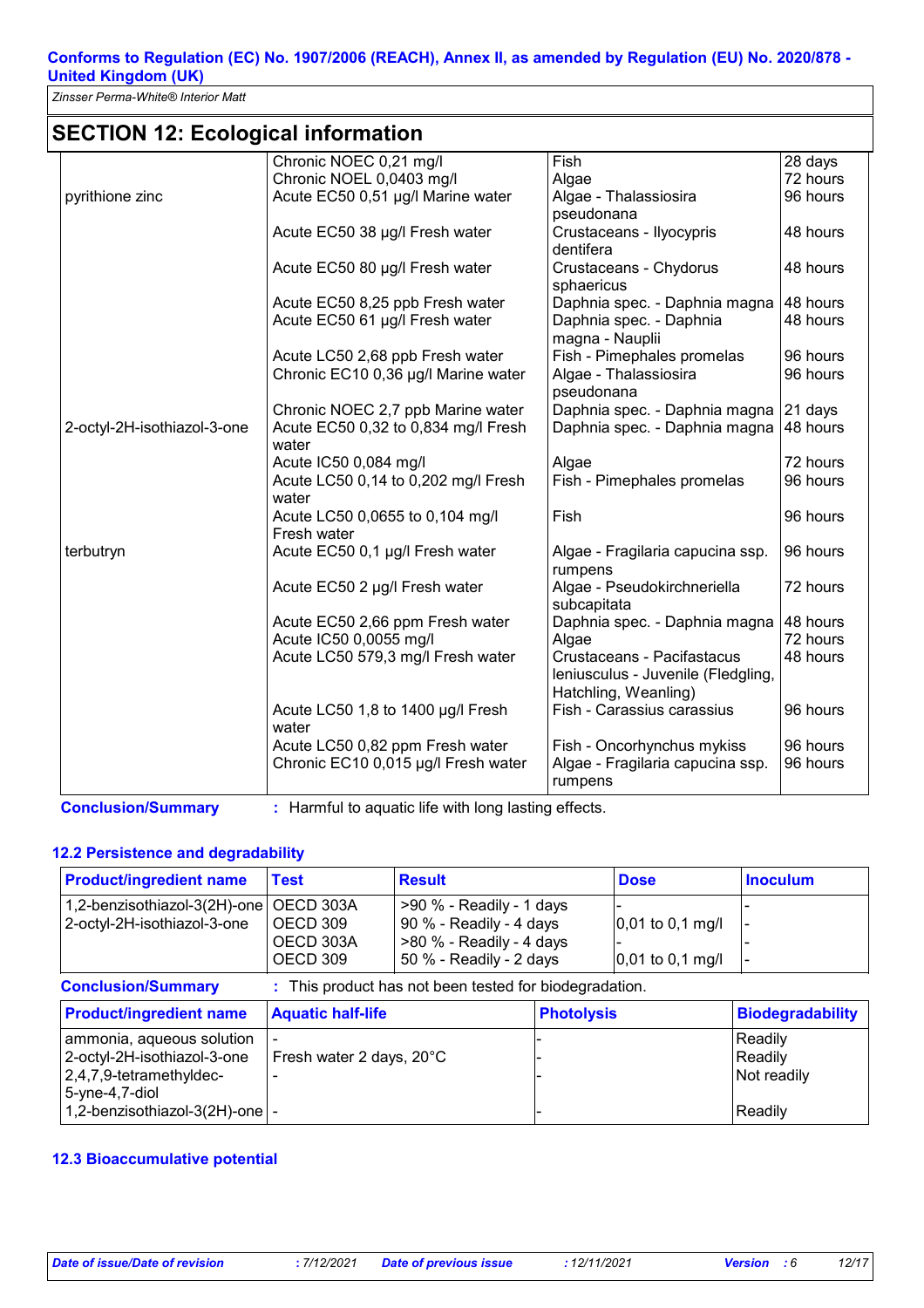|                                           | $\epsilon$ - $\epsilon$ - $\epsilon$ - $\epsilon$ - $\epsilon$ - $\epsilon$ - $\epsilon$ - $\epsilon$ - $\epsilon$ - $\epsilon$ - $\epsilon$ - $\epsilon$ - $\epsilon$ - $\epsilon$ - $\epsilon$ - $\epsilon$ - $\epsilon$ - $\epsilon$ - $\epsilon$ - $\epsilon$ - $\epsilon$ - $\epsilon$ - $\epsilon$ - $\epsilon$ - $\epsilon$ - $\epsilon$ - $\epsilon$ - $\epsilon$ - $\epsilon$ - $\epsilon$ - $\epsilon$ - $\epsilon$ |                    |            |                  |
|-------------------------------------------|-------------------------------------------------------------------------------------------------------------------------------------------------------------------------------------------------------------------------------------------------------------------------------------------------------------------------------------------------------------------------------------------------------------------------------|--------------------|------------|------------------|
| <b>SECTION 12: Ecological information</b> |                                                                                                                                                                                                                                                                                                                                                                                                                               |                    |            |                  |
|                                           | <b>Product/ingredient name</b>                                                                                                                                                                                                                                                                                                                                                                                                | LogP <sub>ow</sub> | <b>BCF</b> | <b>Potential</b> |
|                                           | 1,2-benzisothiazol-3(2H)-one   0,64                                                                                                                                                                                                                                                                                                                                                                                           |                    |            | l low            |
|                                           | pyrithione zinc                                                                                                                                                                                                                                                                                                                                                                                                               | 0,9                | 11         | <b>I</b> low     |
|                                           | 2-octyl-2H-isothiazol-3-one                                                                                                                                                                                                                                                                                                                                                                                                   | 2,9                |            | low              |
|                                           | terbutryn                                                                                                                                                                                                                                                                                                                                                                                                                     | 3,74               |            | low              |

| 12.4 Mobility in soil                                   |                  |
|---------------------------------------------------------|------------------|
| <b>Soil/water partition</b><br><b>coefficient (Koc)</b> | : Not available. |
| <b>Mobility</b>                                         | : Not available. |

#### **12.5 Results of PBT and vPvB assessment**

This mixture does not contain any substances that are assessed to be a PBT or a vPvB.

| <b>12.6 Endocrine disrupting</b><br><b>properties</b> | : No known significant effects or critical hazards. |
|-------------------------------------------------------|-----------------------------------------------------|
| <b>12.7 Other adverse effects</b>                     | : No known significant effects or critical hazards. |

# **SECTION 13: Disposal considerations**

The information in this section contains generic advice and guidance.

#### **13.1 Waste treatment methods**

#### **Product**

| <b>Methods of disposal</b> | : The generation of waste should be avoided or minimised wherever possible.<br>Disposal of this product, solutions and any by-products should at all times comply<br>with the requirements of environmental protection and waste disposal legislation<br>and any regional local authority requirements. Dispose of surplus and non-<br>recyclable products via a licensed waste disposal contractor. Waste should not be<br>disposed of untreated to the sewer unless fully compliant with the requirements of<br>all authorities with jurisdiction. |
|----------------------------|------------------------------------------------------------------------------------------------------------------------------------------------------------------------------------------------------------------------------------------------------------------------------------------------------------------------------------------------------------------------------------------------------------------------------------------------------------------------------------------------------------------------------------------------------|
|                            |                                                                                                                                                                                                                                                                                                                                                                                                                                                                                                                                                      |

#### **European waste catalogue (EWC) Hazardous waste :** Yes.

| European waste catalogue (EWC) |                                                                                                                                                                         |
|--------------------------------|-------------------------------------------------------------------------------------------------------------------------------------------------------------------------|
| <b>Waste code</b>              | <b>Waste designation</b>                                                                                                                                                |
| 08 01 15*                      | aqueous sludges containing paint or varnish containing organic solvents or other<br>hazardous substances                                                                |
| <b>Special precautions</b>     | : This material and its container must be disposed of in a safe way. Care should be<br>taken when handling emptied containers that have not been cleaned or rinsed out. |

Empty containers or liners may retain some product residues. Avoid dispersal of spilt material and runoff and contact with soil, waterways, drains and sewers.

|                                           | <b>ADR/RID</b>           | <b>ADN</b>     | <b>IMDG</b>    | <b>IATA</b>    |
|-------------------------------------------|--------------------------|----------------|----------------|----------------|
| 14.1 UN number<br>or ID number            | Not regulated.           | Not regulated. | Not regulated. | Not regulated. |
| 14.2 UN proper<br>shipping name           | $\overline{\phantom{0}}$ |                |                |                |
| <b>14.3 Transport</b><br>hazard class(es) | -                        |                |                |                |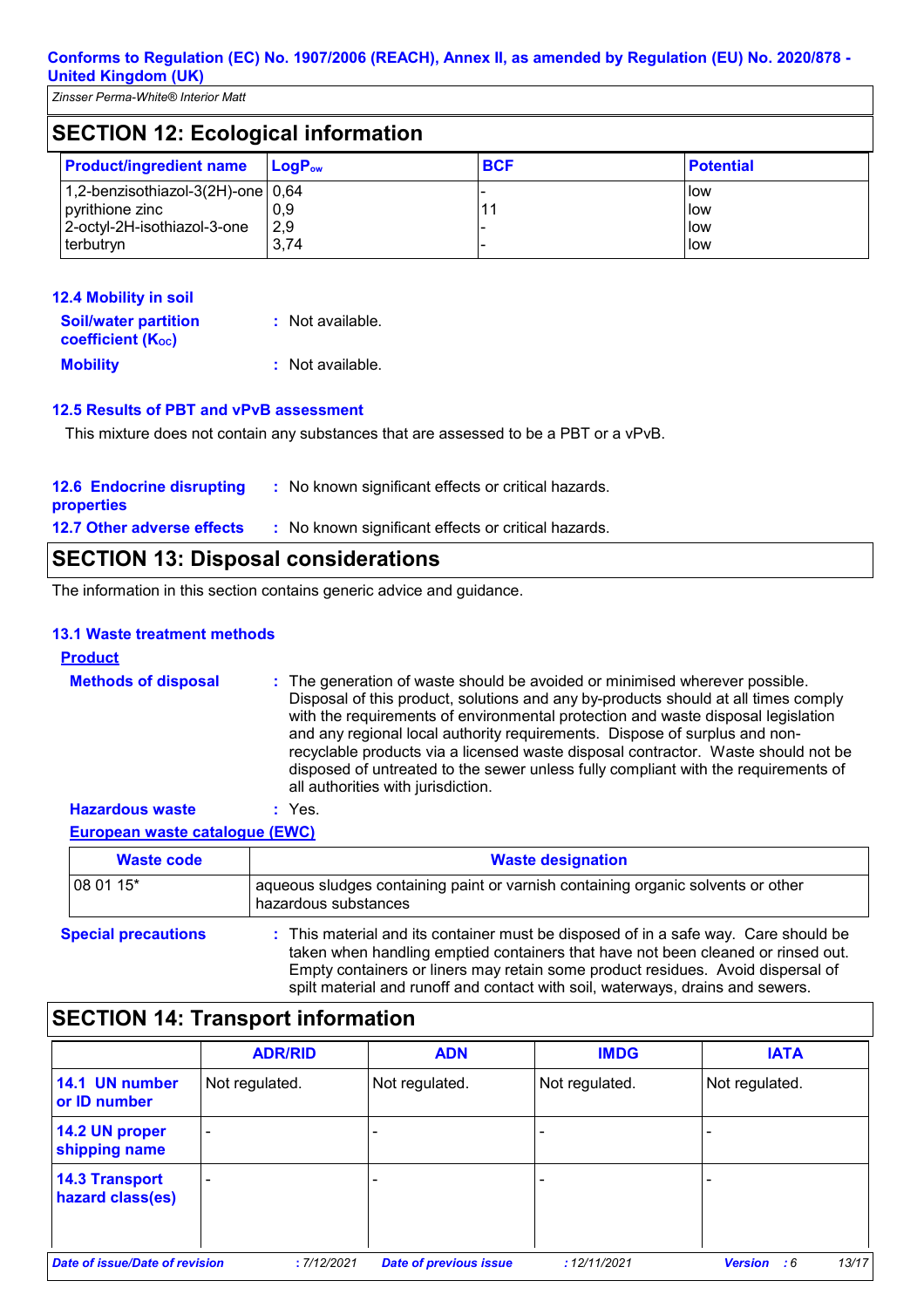*Zinsser Perma-White® Interior Matt*

| <b>SECTION 14: Transport information</b> |     |     |     |     |
|------------------------------------------|-----|-----|-----|-----|
| 14.4 Packing<br>group                    |     |     |     |     |
| 14.5<br>Environmental<br>hazards         | No. | No. | No. | No. |
|                                          |     |     |     |     |

**user**

**14.6 Special precautions for : Transport within user's premises: always transport in closed containers that are** upright and secure. Ensure that persons transporting the product know what to do in the event of an accident or spillage.

| <b>14.7 Transport in bulk</b> | : Not available. |
|-------------------------------|------------------|
| according to IMO              |                  |
| <b>instruments</b>            |                  |

# **SECTION 15: Regulatory information**

**15.1 Safety, health and environmental regulations/legislation specific for the substance or mixture**

#### **EU Regulation (EC) No. 1907/2006 (REACH)**

**Annex XIV - List of substances subject to authorisation**

#### **Annex XIV**

None of the components are listed.

#### **Substances of very high concern**

None of the components are listed.

**Annex XVII - Restrictions :** Not applicable.

**on the manufacture, placing on the market and use of certain dangerous substances, mixtures and articles**

#### **Other EU regulations**

| <b>VOC</b>                                                                                        |                                                                                                                                                                                              |
|---------------------------------------------------------------------------------------------------|----------------------------------------------------------------------------------------------------------------------------------------------------------------------------------------------|
| <b>VOC for Ready-for-Use</b><br><b>Mixture</b>                                                    | : IIA/a. Interior matt walls and ceilings (Gloss $\leq$ 25 $\textcircled{60}^{\circ}$ ). EU limit value for this<br>product: 30g/l (2010.)<br>This product contains a maximum of 30 g/l VOC. |
| Industrial emissions<br>(integrated pollution<br>prevention and control) -<br>Air                 | : Not listed                                                                                                                                                                                 |
| <b>Industrial emissions</b><br>(integrated pollution<br>prevention and control) -<br><b>Water</b> | : Not listed                                                                                                                                                                                 |
| Ozone depleting substances (1005/2009/EC)                                                         |                                                                                                                                                                                              |
| Not listed.                                                                                       |                                                                                                                                                                                              |
| <b>Prior Informed Consent (PIC) (649/2012/EC)</b><br>Not listed.                                  |                                                                                                                                                                                              |
| <b>Persistent Organic Pollutants (850/2004/EC)</b>                                                |                                                                                                                                                                                              |
| Not listed.                                                                                       |                                                                                                                                                                                              |
| <b>Seveso Directive</b>                                                                           |                                                                                                                                                                                              |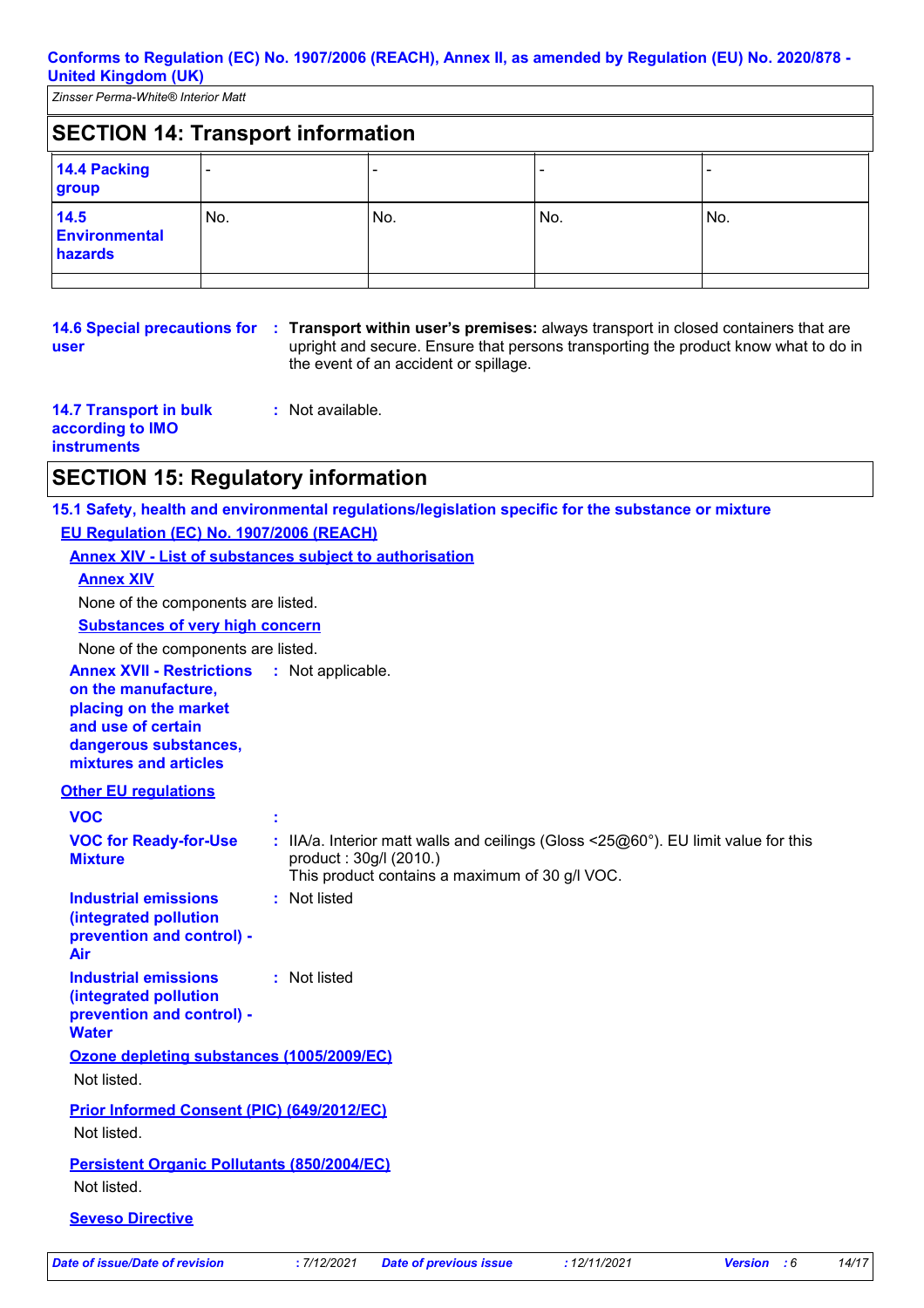# **SECTION 15: Regulatory information**

This product is not controlled under the Seveso Directive.

#### **United Kingdom: Great Britain**

- **References :** EH40/2005 Workplace exposure limits
	- Conforms to Regulation (EC) No. 1907/2006 (REACH), Annex II, as amended by Regulation (EU) No. 2020/878 REGULATION (EU) 2016/425 OF THE EUROPEAN PARLIAMENT AND OF THE

COUNCIL of 9 March 2016 on personal protective equipment and repealing Council Directive 89/686/EEC

**International regulations**

| <b>Stockholm Convention on Persistent Organic Pollutants</b> |
|--------------------------------------------------------------|
|--------------------------------------------------------------|

| <b>List name</b> | <b>Ingredient name</b> | <b>Status</b> |
|------------------|------------------------|---------------|
| Not listed.      |                        |               |

**Rotterdam Convention on Prior Informed Consent (PIC)**

Not listed.

#### **UNECE Aarhus Protocol on POPs and Heavy Metals**

| List name                      |                   | <b>Ingredient name</b>                                                             | <b>Status</b> |
|--------------------------------|-------------------|------------------------------------------------------------------------------------|---------------|
| Not listed.                    |                   |                                                                                    |               |
| : 3209100000<br><b>CN code</b> |                   |                                                                                    |               |
| <b>Inventory list</b>          |                   |                                                                                    |               |
| <b>Australia</b>               | : Not determined. |                                                                                    |               |
| <b>Canada</b>                  |                   | : At least one component is not listed.                                            |               |
| <b>China</b>                   | : Not determined. |                                                                                    |               |
| <b>Europe</b>                  |                   | : All components are listed or exempted.                                           |               |
| <b>Japan</b>                   |                   | Japan inventory (CSCL): Not determined.<br>Japan inventory (ISHL): Not determined. |               |
| <b>New Zealand</b>             | : Not determined. |                                                                                    |               |
| <b>Philippines</b>             | : Not determined. |                                                                                    |               |
| <b>Republic of Korea</b>       | : Not determined. |                                                                                    |               |
| <b>Taiwan</b>                  | : Not determined. |                                                                                    |               |
| <b>Thailand</b>                | : Not determined. |                                                                                    |               |
| <b>Turkey</b>                  | : Not determined. |                                                                                    |               |
| <b>United States</b>           |                   | : At least one component is not listed.                                            |               |
| <b>Viet Nam</b>                | : Not determined. |                                                                                    |               |
| <b>15.2 Chemical safety</b>    |                   | : This product contains substances for which Chemical Safety Assessments are still |               |

**assessment**

This product contains substances for which Chemical Safety Assessments are still required.

# **SECTION 16: Other information**

 $\nabla$  Indicates information that has changed from previously issued version.

| <b>Abbreviations and</b> | $:$ ATE = Acute Toxicity Estimate                                             |
|--------------------------|-------------------------------------------------------------------------------|
| acronyms                 | CLP = Classification, Labelling and Packaging Regulation [Regulation (EC) No. |
|                          | 1272/2008]                                                                    |
|                          | DMEL = Derived Minimal Effect Level                                           |
|                          | DNEL = Derived No Effect Level                                                |
|                          | EUH statement = CLP-specific Hazard statement                                 |
|                          | $N/A = Not available$                                                         |
|                          | PBT = Persistent, Bioaccumulative and Toxic                                   |
|                          | PNEC = Predicted No Effect Concentration                                      |
|                          | <b>RRN = REACH Registration Number</b>                                        |
|                          | SGG = Segregation Group                                                       |
|                          |                                                                               |

| Date of issue/Date of revision |  | : 7/12/2021 Date of previous issue | : 12/11/2021 | <b>Version</b> : 6 | 15/17 |  |
|--------------------------------|--|------------------------------------|--------------|--------------------|-------|--|
|--------------------------------|--|------------------------------------|--------------|--------------------|-------|--|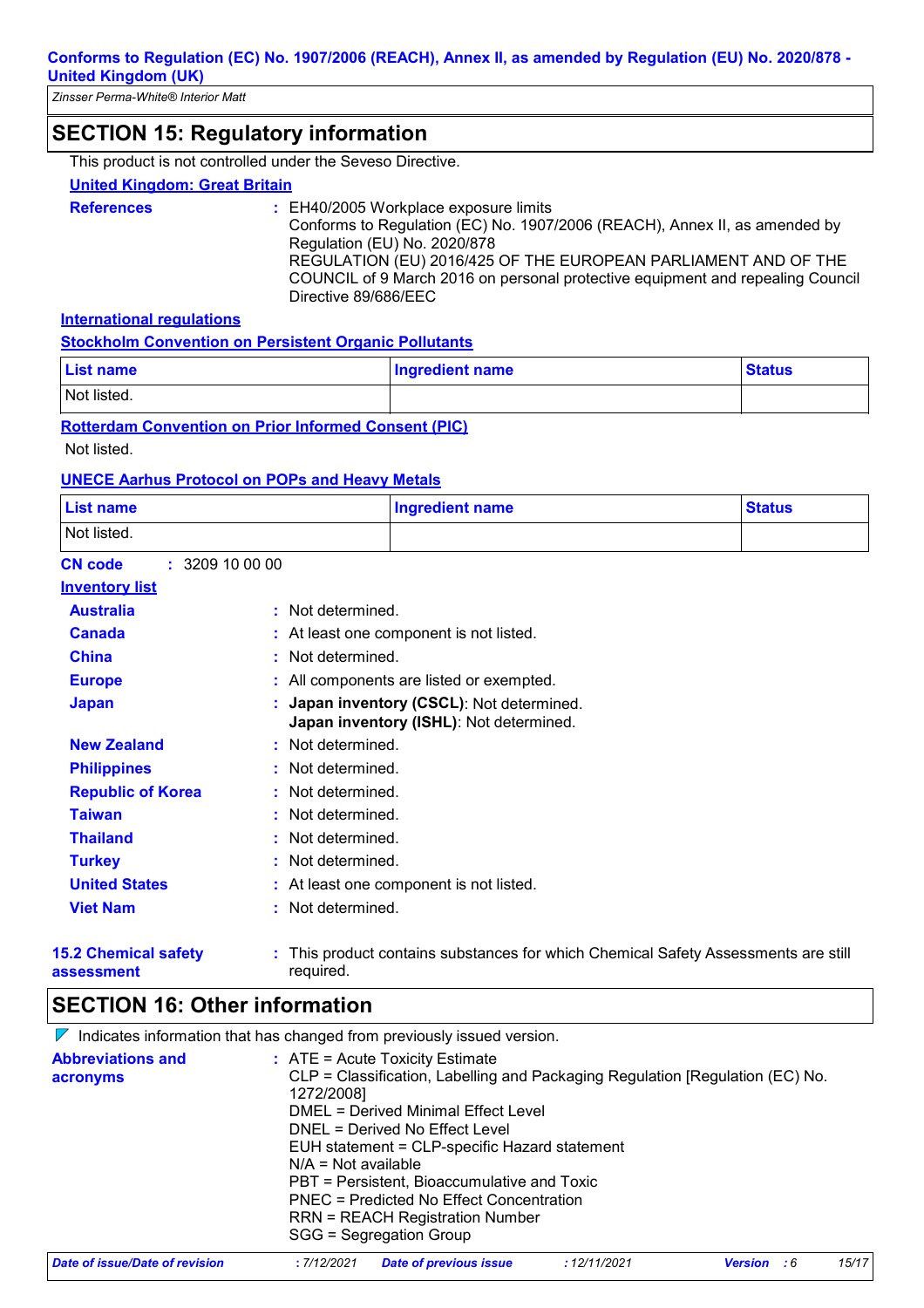*Zinsser Perma-White® Interior Matt*

# **SECTION 16: Other information**

vPvB = Very Persistent and Very Bioaccumulative

#### **Procedure used to derive the classification according to Regulation (EC) No. 1272/2008 [CLP/GHS]**

| <b>Classification</b>   | <b>Justification</b> |  |
|-------------------------|----------------------|--|
| Skin Sens. 1, H317      | Calculation method   |  |
| Aquatic Chronic 3, H412 | Calculation method   |  |

#### **Full text of abbreviated H statements**

| <b>United Kingdom: Great Britain</b>                    |    |                                                                                                                                                                                                                                               |                                                                                                                                                                                                                                                                                                                                                                                                                                                                                                                                                                                                                                                                                                                |
|---------------------------------------------------------|----|-----------------------------------------------------------------------------------------------------------------------------------------------------------------------------------------------------------------------------------------------|----------------------------------------------------------------------------------------------------------------------------------------------------------------------------------------------------------------------------------------------------------------------------------------------------------------------------------------------------------------------------------------------------------------------------------------------------------------------------------------------------------------------------------------------------------------------------------------------------------------------------------------------------------------------------------------------------------------|
| <b>Full text of abbreviated H</b><br><b>statements</b>  |    | H301<br>H302<br>H311<br>H314<br>H315<br>H317<br>H318<br>H330<br><b>H360D</b><br>H372<br>H400<br>H410<br>H411<br>H412                                                                                                                          | Toxic if swallowed.<br>Harmful if swallowed.<br>Toxic in contact with skin.<br>Causes severe skin burns and eye damage.<br>Causes skin irritation.<br>May cause an allergic skin reaction.<br>Causes serious eye damage.<br>Fatal if inhaled.<br>May damage the unborn child.<br>Causes damage to organs through prolonged or repeated exposure.<br>Very toxic to aquatic life.<br>Very toxic to aquatic life with long lasting effects.<br>Toxic to aquatic life with long lasting effects.<br>Harmful to aquatic life with long lasting effects.                                                                                                                                                             |
| <b>Full text of classifications</b><br><b>[CLP/GHS]</b> | ÷. | Acute Tox. 2<br>Acute Tox. 3<br>Acute Tox. 4<br>Aquatic<br>Chronic 1<br>Aquatic<br>Chronic 2<br>Aquatic<br>Chronic 3<br>Eye Dam. 1<br>Repr. 1B<br>Skin Corr. 1<br>Skin Irrit. 2<br>Skin Sens. 1<br>Skin Sens. 1A<br>Skin Sens. 1B<br>STOT RE1 | <b>ACUTE TOXICITY - Category 2</b><br><b>ACUTE TOXICITY - Category 3</b><br><b>ACUTE TOXICITY - Category 4</b><br>Aquatic Acute 1 SHORT-TERM (ACUTE) AQUATIC HAZARD - Category 1<br>LONG-TERM (CHRONIC) AQUATIC HAZARD - Category 1<br>LONG-TERM (CHRONIC) AQUATIC HAZARD - Category 2<br>LONG-TERM (CHRONIC) AQUATIC HAZARD - Category 3<br>SERIOUS EYE DAMAGE/EYE IRRITATION - Category 1<br>REPRODUCTIVE TOXICITY - Category 1B<br>SKIN CORROSION/IRRITATION - Category 1<br>SKIN CORROSION/IRRITATION - Category 2<br>SKIN SENSITISATION - Category 1<br>SKIN SENSITISATION - Category 1A<br>SKIN SENSITISATION - Category 1B<br>SPECIFIC TARGET ORGAN TOXICITY - REPEATED<br><b>EXPOSURE - Category 1</b> |
| <b>Date of printing</b>                                 |    | : 7/12/2021                                                                                                                                                                                                                                   |                                                                                                                                                                                                                                                                                                                                                                                                                                                                                                                                                                                                                                                                                                                |
| Date of issue/ Date of<br>revision                      |    | : 7/12/2021                                                                                                                                                                                                                                   |                                                                                                                                                                                                                                                                                                                                                                                                                                                                                                                                                                                                                                                                                                                |
| Date of previous issue                                  |    | : 12/11/2021                                                                                                                                                                                                                                  |                                                                                                                                                                                                                                                                                                                                                                                                                                                                                                                                                                                                                                                                                                                |
| <b>Version</b>                                          |    | : 6                                                                                                                                                                                                                                           |                                                                                                                                                                                                                                                                                                                                                                                                                                                                                                                                                                                                                                                                                                                |

#### **Notice to reader**

**IMPORTANT NOTE: The information in this Safety Data Sheet is based on the present state of knowledge and current legislation. It provides guidance on health, safety and environmental aspects of the product and should not be construed as any guarantee of technical performance or suitability for particular applications. The information contained in this data sheet (as may be amended from time to time) is not intended to be exhaustive and is presented in good faith and believed to be correct as of the date on which it is prepared. It is the userˈs responsibility to verify that this data sheet is current prior to using the product to which it relates. Persons using the information must make their own determinations as to the suitability of the relevant product for their purposes prior to use. Where those purposes are other than as specifically recommended in this safety data sheet, then the user uses the product at their own risk.**